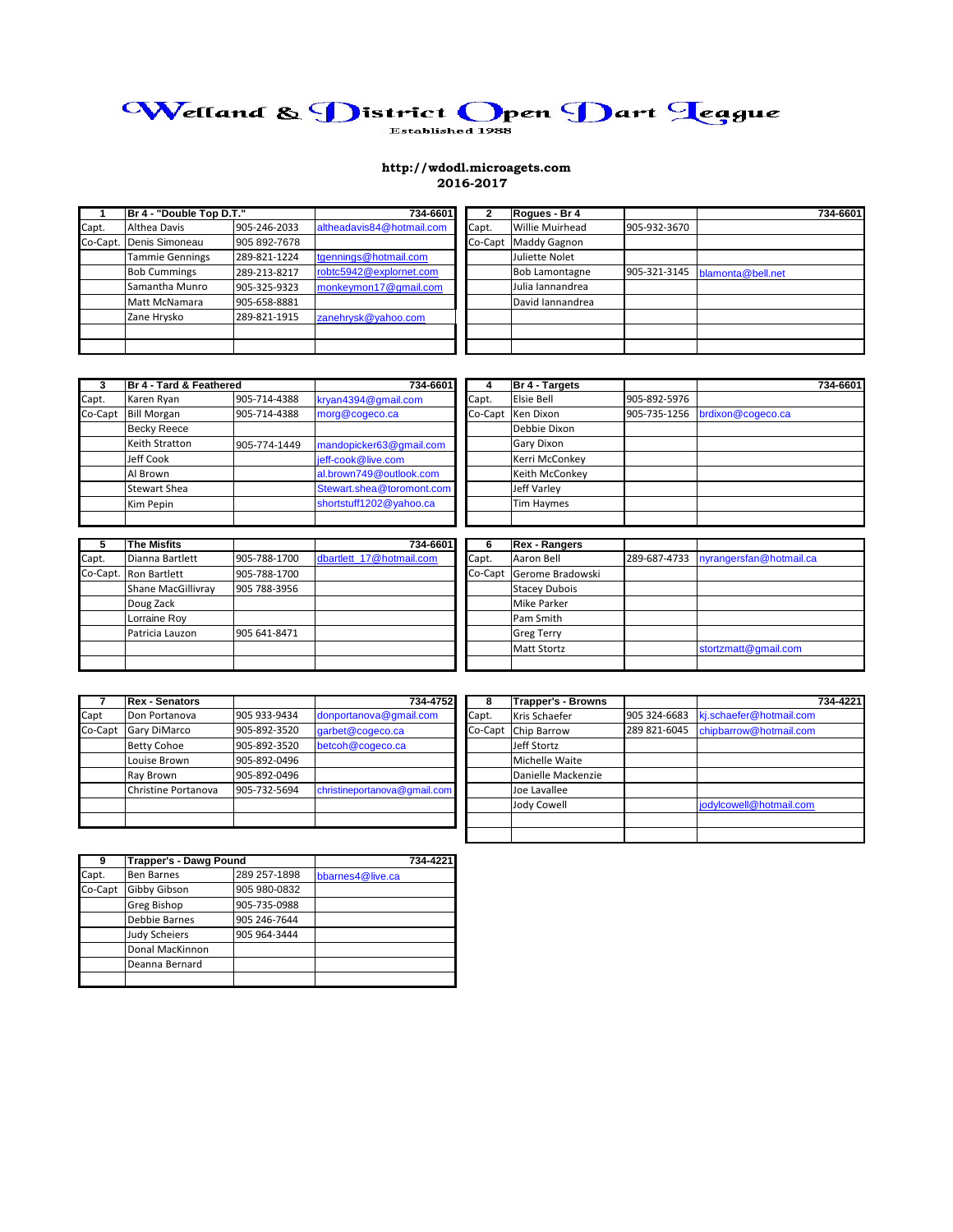

## Season: 2016 - 2017 File Date: 1-Oct-16

| 9/29/16 | 10/6/16          | 10/13/16         | 10/20/16         | 10/27/16         | 11/3/16          | 11/10/16                                        | 11/17/16         | 11/24/16       | 12/1/16          |
|---------|------------------|------------------|------------------|------------------|------------------|-------------------------------------------------|------------------|----------------|------------------|
| Wk 1    | <b>Wk 2</b>      | Wk 3             | Wk4              | <b>Wk 5</b>      | Wk 6             |                                                 | Wk 7             | Wk 8           | Wk 9             |
| H/A     | H/A              | H/A              | H/A              | H/A              | H/A              | ىپ                                              | H/A              | H/A            | H/A              |
| 2 v 3   | v <sub>2</sub>   | 2 v 5            | i v 7            | 2 <sub>V</sub> 8 | 1 v 3            | ទី<br>និ<br>o<br>ш<br>هٔ<br>$\circ$<br>⊢<br>'ਜ਼ | 3 <sub>v</sub> 5 | 2 <sub>v</sub> | v 6              |
| 4 v 9   | 3 <sub>v</sub> 4 | 4 v 1            | 3 <sub>V</sub> 9 | 4 v 6            | 5 <sub>v</sub> 9 | $\overline{\mathfrak{a}}$<br>ō<br>$\circ$       | 4 <sub>v</sub> 2 | 5v1            | $3v$ 8           |
| 6 v 5   | $5v$ 8           | 7 v 3            | 5v4              | 7 v 5            | 6 v 7            | န္တီ ခု<br>∘<br>ੀ≣ ∂<br>═<br>$\sim$             | 7 v 8            | 6 v 3          | 7 <sub>V</sub> 4 |
| 8 v 1   | 9 <sub>v</sub>   | 8 <sub>V</sub> 6 | 6 v 2            | 9v1              | 8 <sub>V</sub> 4 | മ<br>₹<br>Ф<br>Σ∟                               | 9 <sub>v</sub> 6 | 8 v 9          | 9 <sub>v</sub> 2 |
| ' - bye | $6 - bve$        | 9 - bye          | 8 - bye          | $3 - b$ ve       | $2 - b$ ve       |                                                 | - bye            | 4 - bye        | $5 - b$ ve       |

| 12/8/16          | 12/15/16         | 12/22/16         | 12/29/16         | 1/5/17  | 1/12/17          | 1/19/17          | 1/26/17 | 2/2/17           | 2/9/17                             |
|------------------|------------------|------------------|------------------|---------|------------------|------------------|---------|------------------|------------------------------------|
| Wk 10            | <b>Wk 11</b>     |                  | <b>Wk 12</b>     | Wk 13   | Wk 14            | <b>Wk 15</b>     | Wk 16   | <b>Wk 17</b>     |                                    |
| H / A            | H / A            |                  | H / A            | H / A   | H/A              | H/A              | H/A     | H/A              | --<br>ゼ                            |
| 3 <sub>v</sub> 2 | $2v$ 1           |                  | 5 <sub>v</sub> 2 | 7 v '   | 8 <sub>v</sub> 2 | 3v'              | 5 v 3   | 7 v 2            | π<br>Ф<br>മ<br>w                   |
| 9 <sub>v</sub>   | 4 v 3            |                  | $\vee$ 4         | $9V$ 3  | 6 v 4            | 9 <sub>v</sub> 5 | 2 v 4   | 1 v 5            | Ó<br>휾<br>-                        |
| 5 <sub>v</sub> 6 | 8 <sub>V</sub> 5 | <b>Christmas</b> | 3 <sub>v</sub>   | 4v5     | 5 v 7            | 7 v 6            | 8 v 7   | 3 <sub>v</sub> 6 | Φ<br>ā8<br>Φ                       |
| v 8              | 7 v 9            | <b>Break</b>     | 6 v 8            | 2 v 6   | l v 9            | $4 \vee 8$       | 6 v 9   | $9V$ 8           | ₫<br>Ô<br>$\overline{\phantom{0}}$ |
| - bve            | $6 - bve$        | Make-Up Night    | $9 - bve$        | 8 - bve | $3 - bve$        | $2 - b$ ye       | - bve   | $4 - bve$        |                                    |

| 16-Feb           | 23-Feb       | 2-Mar          | 9-Mar            | 16-Mar           | 23-Mar          | 30-Mar           | 6-Apr            | 13-Apr       | 20-Apr           |
|------------------|--------------|----------------|------------------|------------------|-----------------|------------------|------------------|--------------|------------------|
| Wk 18            | <b>Wk 19</b> | <b>Wk 20</b>   | <b>Wk 21</b>     | <b>Wk 22</b>     | <b>Wk 23</b>    | <b>Wk 24</b>     | Wk 25            | <b>Wk 26</b> | <b>Wk 27</b>     |
| H/A              | H/A          | H / A          | H/A              | H / A            | H/A             | H/A              | H/A              | H/A          | H/A              |
| 6 v 1            | 2 v 3        | 1 v 2          | 2 <sub>v</sub> 5 | 1 v 7            | $2v$ 8          | 1 v 3            | 3 <sub>v</sub> 5 | 2 v 7        | 1 v 6            |
| 8 v 3            | 4 v 9        | 3 v 4          | 4 v 1            | 3 <sub>V</sub> 9 | 4 v 6           | 5 <sub>v</sub> 9 | 4 v 2            | 5v1          | 3 <sub>V</sub> 8 |
| 4 <sub>v</sub>   | 6 v 5        | $5v$ 8         | 7 v 3            | 5 v 4            | 7 v 5           | 6 v 7            | 7 v 8            | 6 v 3        | 7 v 4            |
| 2 <sub>V</sub> 9 | 8 v 1        | 9 <sub>v</sub> | 8 <sub>V</sub> 6 | 6v2              | 9v <sub>1</sub> | 8 <sub>V</sub> 4 | 9 <sub>v</sub> 6 | 8 v 9        | 9 <sub>v</sub> 2 |
| $5 - bve$        | ' - bve      | $6 - bve$      | 9 - bve          | 8 - bve          | 3 - bye         | $2 - b$ ye       | - bve            | 4 - bve      | $5 - bve$        |

| 4/27/17       | 5/4/17          | 5/11/17         | 5/18/17                             | Friday<br>May 26, 2017 |
|---------------|-----------------|-----------------|-------------------------------------|------------------------|
| Team Playoffs | Hi - Low Dbls   | <b>Singles</b>  | Jimmy Russell<br><b>Team Select</b> | AGM                    |
| Br 4          | Br <sub>4</sub> | Br <sub>4</sub> | Br 4                                | and                    |
| 7:30 START    | 7:30 START      | 7:30 START      | 7:30 START                          | Awards                 |
|               |                 |                 |                                     | <b>Banquet</b>         |
| Format:       | Format:         | Format:         | Format:                             | Branch 4               |
| TBA           | TBA             | TBA             | <b>TBA</b>                          | Legion                 |
|               |                 |                 |                                     |                        |

| Team No. | Team Name        | Captain                | Home Phone   | Cell Phone   | Send emails to:           | Sponsor/Home    |
|----------|------------------|------------------------|--------------|--------------|---------------------------|-----------------|
|          | Double Top       | <b>Althea Davis</b>    | 905-246-2033 |              | altheadavis84@hotmail.com | Br 4            |
|          | Rogues           | <b>Willie Muirhead</b> |              | 905-932-3670 | blamonta@bell.net         | Br 4            |
|          | Tard & Feathered | Karen Rvan             | 905-714-4388 |              | kryan4394@gmail.com       | Br <sub>4</sub> |
|          | Tarɑets          | <b>Elsie Bell</b>      | 905-892-5976 |              | brdixon@cogeco.ca         | Br <sub>4</sub> |
|          | The Misfits      | Dianna Bartlett        | 905-788-1700 |              | dbartlett17@hotmail.com   | Br 4            |
|          | Rangers          | Aaron Bell             |              | 289-687-4733 | nyrangersfan@hotmail.ca   | Rex             |
|          | Senators         | Don Portanova          | 905-732-5694 | 905-933-9434 | donportanova@gmail.com    | Rex             |
|          | <b>Browns</b>    | Kris Schaefer          |              | 905-324-6683 | kj.schaeffer@hotmail.com  | Trappers        |
|          | Dawg Pound       | <b>Ben Barnes</b>      |              | 289-257-1898 | bbarnes4@live.ca          | Trappers        |

| <b>Directors</b> |  |
|------------------|--|
|                  |  |
| c                |  |
| c                |  |
|                  |  |

| Tournament Directors |  |
|----------------------|--|
|----------------------|--|

| Tournament Directors                    |
|-----------------------------------------|
| Memorial: Don Portanova + Kris Schaefer |
| Sweet Heart: Don Portanova + TBA        |
| <b>Team Select: Don Portanova + TBA</b> |

| Meeting Date  | Where | What:                                                         |
|---------------|-------|---------------------------------------------------------------|
| Wed, Nov 9th  |       | 8pm: The Rex Executive, Captains, Directors                   |
| Wed, Feb 8th  |       | 8pm: Trappers Executive, Captains, Directors, Banquet meeting |
| Fri, May 26th | Br. 4 | AGM held at Annual Banquet                                    |
|               |       |                                                               |

website: [http://wdodl.microagets.com](http://wdodl.microagets.com/)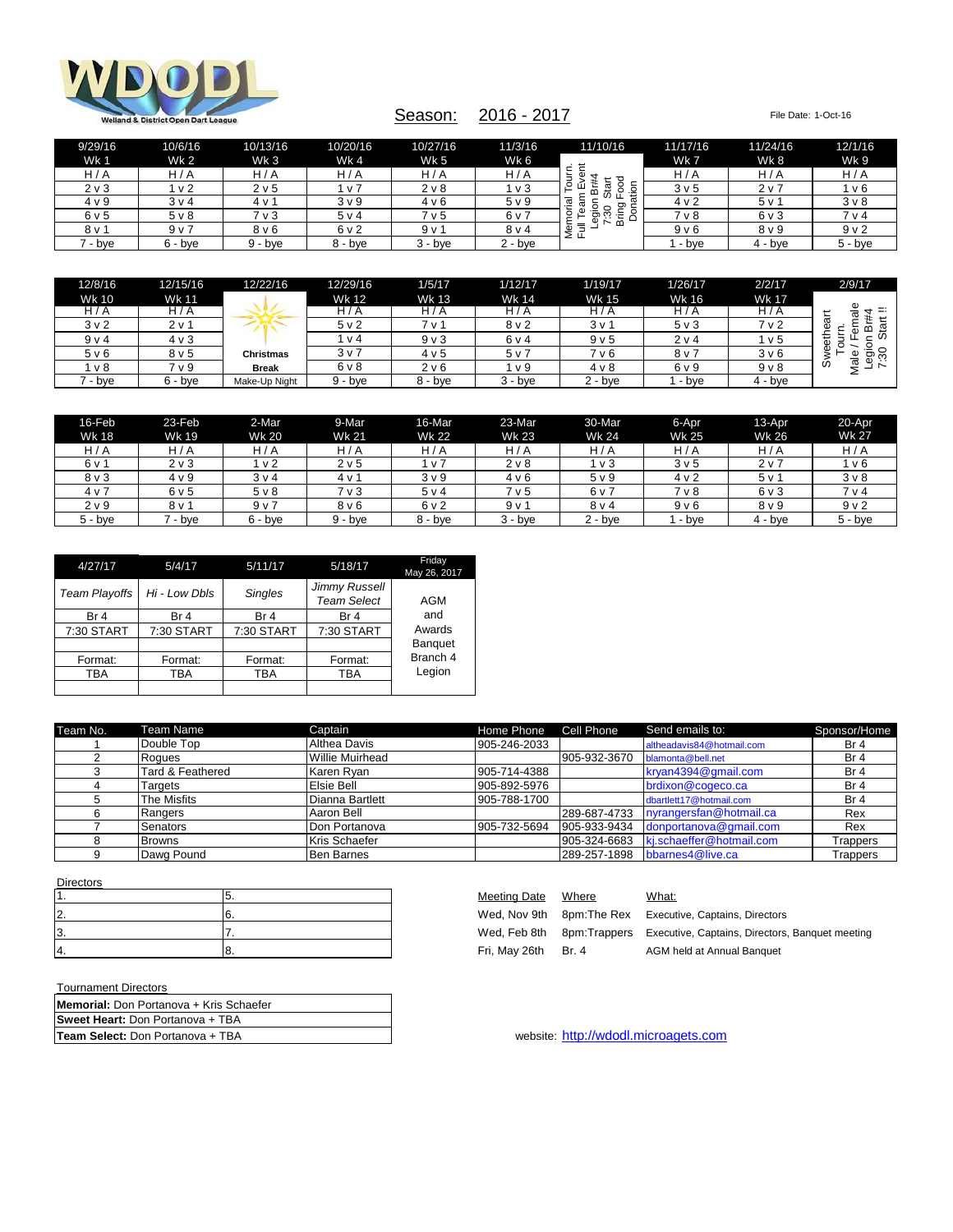|                | <b>WDODL 2016 - 2017</b>                                     |                            | <b>FINAL</b><br><b>Week Ending</b> |                        |                        |                                 |
|----------------|--------------------------------------------------------------|----------------------------|------------------------------------|------------------------|------------------------|---------------------------------|
| Rank           | <b>Total</b><br><b>Games Won</b><br>Incl.<br><b>Meetings</b> | <b>Team Name</b>           | <b>Team Wins</b>                   | <b>Doubles</b><br>Wins | <b>Singles</b><br>Wins | <b>Default</b><br><b>Points</b> |
| 1              | 292                                                          | T#9 - Trappers Dawg Pound  | 94                                 | 98                     | 84                     | 12                              |
| $\overline{2}$ | 221                                                          | T#6 - Rex Rangers          | 81                                 | 67                     | 69                     | 4                               |
| 3              | 201                                                          | T#3 - Br4 Tard & Feathered | 66                                 | 61                     | 66                     | 4                               |
| 4              | 177                                                          | T#8 - Trappers Browns      | 63                                 | 54                     | 56                     | 4                               |
| 5              | 167                                                          | T#1 - Br4 Double Top       | 56                                 | 54                     | 55                     | $\Omega$                        |
| 6              | 161                                                          | T#7 - Rex Senators         | 55                                 | 42                     | 58                     | 2                               |
| 7              | 156                                                          | T#2 - Br4 Rogues           | 51                                 | 54                     | 47                     | 4                               |
| 8              | 131                                                          | T#5 - Br4 Misfits          | 39                                 | 44                     | 44                     | 4                               |
| 9              | 126                                                          | T#4 - Br4 Targets          | 30                                 | 46                     | 40                     | 8                               |

# **POINTS Scoring System**

| <b>Rank</b> | <b>Total Points</b><br>Incl.<br><b>Meetings</b> | <b>Team Name</b>           | <b>Team Points</b> | <b>Doubles</b><br><b>Points</b> | <b>Singles</b><br><b>Points</b> | <b>Default</b><br><b>Points</b> |    |
|-------------|-------------------------------------------------|----------------------------|--------------------|---------------------------------|---------------------------------|---------------------------------|----|
|             | 219                                             | T#9 - Trappers Dawg Pound  | 66                 | 69                              | 68                              | 12                              | ΙA |
|             | 188                                             | T#6 - Rex Rangers          | 65                 | 62                              | 57                              | 4                               | ΙA |
|             | 177                                             | T#3 - Br4 Tard & Feathered | 53                 | 54                              | 62                              | 4                               | ΙA |
| 4           | 159                                             | T#8 - Trappers Browns      | 54                 | 50                              | 51                              | 4                               | ΙA |
| 5           | 156                                             | T#1 - Br4 Double Top       | 49                 | 51                              | 54                              | O                               | ΙA |
| 6           | 149                                             | T#7 - Rex Senators         | 46                 | 41                              | 56                              |                                 | lВ |
|             | 148                                             | T#2 - Br4 Rogues           | 48                 | 49                              | 47                              | 4                               | IΒ |
| 8           | 125                                             | T#5 - Br4 Misfits          | 35                 | 42                              | 44                              | 4                               | lВ |
| 9           | 117                                             | T#4 - Br4 Targets          | 28                 | 41                              | 38                              | 8                               | IΒ |

*3 Points Maximun Awarded for 3-5 Wins*

*2 Points awarded for 2 Wins*

*1 Point Awarded for 1 Win*

*0 Points Awarded for 0 Wins*

*Default Points as Applicable* 

*Meeting Points as Applicable*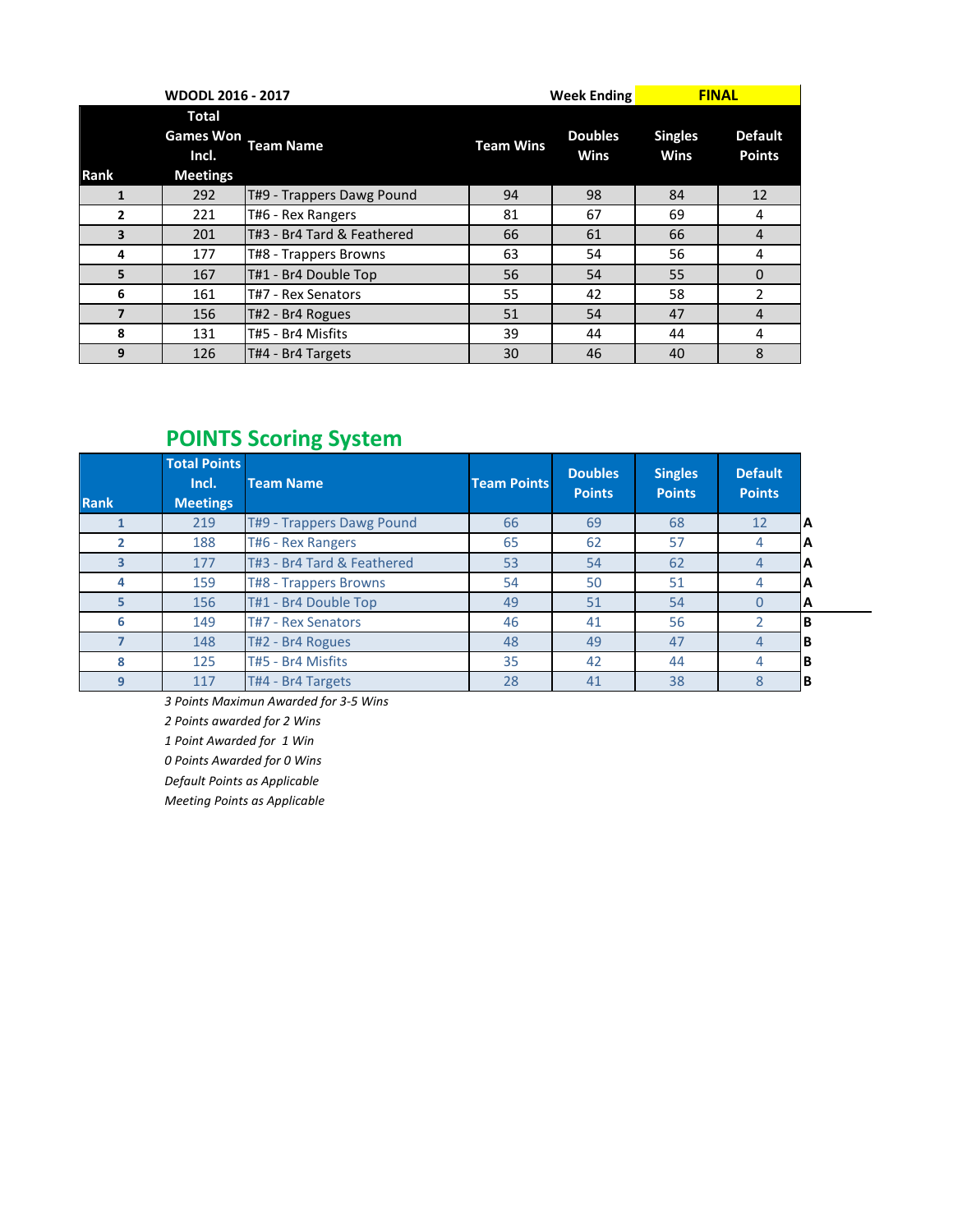|     | WDODL 2016 - 2017     |     |                        |     |                        | <b>Week Ending</b> | <b>FINAL</b>                    |
|-----|-----------------------|-----|------------------------|-----|------------------------|--------------------|---------------------------------|
|     | * High Score (140+)   |     | High Score (126+)      |     | High Score (121+)      |                    | * 180 Perfect Score (3xT20)     |
| 162 | Ray Brown             | 139 | <b>Ben Barnes</b>      | 125 | Aaron Bell (3)         | 180                | Don Portanova (Nov 10)          |
| 160 | <b>Greg Bishop</b>    | 139 | Gibby Gibson           | 125 | Ben Barnes (2)         | 180                | Matt McNamara (Dec 8)           |
| 160 | Don Portanova         | 138 | Al Brown               | 125 | <b>Bob Lamontagne</b>  | 180                | Gibby Gibson (Jan19)            |
| 160 | Keith McConkey        | 138 | David lannandrea       | 125 | Christine Portanova    | 180                | Shane MacGillivray (Jan 26)     |
| 156 | <b>Bob Cummings</b>   | 138 | Keith Stratton         | 125 | Denis Simoneau (3)     | 180                | Denis Simoneau (Mar 23)         |
| 152 | <b>Mike Parker</b>    | 138 | <b>Matt Stortz</b>     | 125 | Donal MacKinnon (3)    | 180                | Ben Barnes May 18 - Tourn       |
| 141 | Gibby Gibson          | 138 | Mike Parker            | 125 | Gerome Bradowski       | 180                | Donal MacKinnon - May 18 - Tour |
| 140 | Aaron Bell (5)        | 138 | Kerri McConkey         | 125 | <b>Greg Bishop</b>     |                    |                                 |
| 140 | Becky Reece (2)       | 138 | Christine Portanova    | 125 | Joe Lavalle (3)        |                    | * 171 High Score (3xT19)        |
| 140 | Ben Barnes (9)        | 137 | <b>Ben Barnes</b>      | 125 | Karen Ryan             | 171                | Mike Parker (Nov 3)             |
| 140 | <b>Bob Lamontagne</b> | 137 | Gibby Gibson           | 125 | Ken Dixon              | 171                | Ray Brown (Feb 2)               |
| 140 | Chip Barrow           | 137 | Mike Parker            | 125 | Kris Schaefer          | 171                | Mike Parker (May 11)-Tour       |
| 140 | David Iannandrea (4)  | 135 | <b>Ben Barnes</b>      | 125 | Lorraine Roy           |                    |                                 |
| 140 | Denis Simoneau (4)    | 135 | Donal MacKinnon        | 125 | Matt Stortz (3)        |                    | * 177 High Score                |
| 140 | Don Portanova (15)    | 135 | Gibby Gibson (2)       | 125 | <b>Stewart Shea</b>    | 177                | Gibby Gibson (May 11)-Tour      |
| 140 | Donal MacKinnon (8)   | 135 | Danielle Mackenzie     | 125 | Jeff Stortz            |                    |                                 |
| 140 | Gerome Bradowski      | 135 | <b>Becky Reece</b>     | 125 | <b>Judy Scheiers</b>   |                    | * High Finish (100+)            |
| 140 | Gibby Gibson (15)     | 134 | Al Brown               | 125 | Pam Smith              | 140                | Denis Semineau                  |
| 140 | Greg Bishop (3)       | 134 | <b>Ben Barnes</b>      | 124 | Ray Brown              | 130                | <b>Gerard Thebault</b>          |
| 140 | Jeff Stortz (4)       | 134 | Louise Brown           | 124 | Doug Zack              | 128                | <b>Stewart Shea</b>             |
| 140 | Keith McConkey        | 134 | Samantha Munro         | 124 | <b>Maddy Gagnon</b>    | 121                | Donal MacKinnon                 |
| 140 | Keith Stratton (2)    | 133 | <b>Ben Barnes</b>      | 124 | <b>Jody Cowell</b>     | 120                | <b>Ben Barnes</b>               |
| 140 | <b>Ken Dixon</b>      | 133 | <b>Betty Cohoe</b>     | 124 | Jeff Cook              | 116                | Gibby Gibson                    |
| 140 | Kris Schaefer (3)     | 133 | Bob Lamontagne (3)     | 123 | Danielle Mackenzie     | 116                | Jeff Stortz                     |
| 140 | Matt McNamara (3)     | 133 | Don Portanova          | 123 | Gibby Gibson           | 115                | <b>Greg Bishop</b>              |
| 140 | Matt Stortz (2)       | 133 | Joe Lavallee           | 123 | Jeff Stortz            | 114                | <b>Greg Bishop</b>              |
| 140 | Samantha Munro        | 133 | Keith Stratton (4)     | 123 | <b>Judy Scheiers</b>   | 110                | <b>Judy Scheiers</b>            |
| 140 | Stewart Shea (7)      | 133 | <b>Matt Stortz</b>     | 123 | <b>Mike Parker</b>     | 109                | Don Portanova                   |
| 140 | Willie Muirhead       | 133 | Mike Parker (3)        | 123 | Stewart Shea (2)       | 106                | <b>Bob Lamontagne</b>           |
|     |                       | 133 | Pam Smith              | 123 | <b>Willie Muirhead</b> | 104                | Donal MacKinnon                 |
|     |                       | 133 | Ray Brown              | 122 | Gary DiMarco (2)       | 104                | Gibby Gibson                    |
|     |                       | 133 | <b>Willie Muirhead</b> | 122 | <b>Stewart Shea</b>    | 101                | Althea Davis                    |
|     |                       | 133 | Gerome Bradowski       | 121 | Althea Davis (3)       |                    |                                 |
|     |                       | 132 | <b>Bill Morgan</b>     | 121 | Ben Barnes (2)         |                    | High Open - Straight In (100+)  |
|     |                       | 132 | <b>Bob Cummings</b>    | 121 | <b>Betty Cohoe</b>     | 145                | <b>Bill Morgan</b>              |
|     |                       | 132 | Joe Lavallee           | 121 | <b>Bob Cummings</b>    | 140                | Donal MacKinnon (2)             |
|     |                       | 132 | <b>Willie Muirhead</b> | 121 | David lannandrea (3)   | 140                | Gibby Gibson (2)                |
|     |                       | 132 | Gibby Gibson           | 121 | Denis Simoneau (2)     | 140                | <b>Stewart Shea</b>             |
|     |                       | 132 | Debbie Barnes          | 121 | Donal MacKinnon (4)    | 140                | Doug Zack                       |
|     |                       | 131 | Gibby Gibson           | 121 | Gibby Gibson (3)       | 135                | Don Portanova                   |
|     |                       |     | 131 Joe Lavallee       | 121 | Greg Bishop (2)        | 134                | Jeff Stortz                     |
|     |                       |     | 131 Samantha Munro     | 121 | Jeff Stortz            |                    | 133 Mike Parker                 |
|     |                       |     | 130 Doug Zack          | 121 | <b>Judy Scheiers</b>   |                    | 133 Mike Parker                 |
|     |                       |     | 130 Danielle Mackenzie | 121 | Ken Dixon              |                    | 125 Don Portanova               |
|     |                       | 130 | Michelle Waite         | 121 | Kris Schaefer (2)      |                    | 125 Gibby Gibson                |
|     |                       |     | 129 Gary DiMarco       | 121 | Maddy Gagnon           |                    | 125 Stewart Shea                |
|     |                       |     | 128 David lannandrea   | 121 | Mike Parker (3)        |                    | 125 Stewart Shea                |
|     |                       |     | 128 Michelle Waite     | 121 | Samantha Munro         |                    | 122 Joe Lavalee (2)             |
|     |                       | 127 | <b>Stacey Dubois</b>   | 121 | Stewart Shea (2)       | 121                | <b>Greg Bishop</b>              |
|     |                       |     | 127 Gerome Bradowski   | 121 | Willie Muirhead (4)    | 120                | Althea Davis                    |
|     |                       | 127 | Jeff Stortz (2)        |     |                        | 120                | Joe Lavalee                     |
|     |                       |     | 126 Bob Cummings       |     |                        |                    | 104 Ray Brown                   |
|     |                       | 126 | Danielle Mackenzie (2) |     |                        | 100                | <b>Stewart Shea</b>             |
|     |                       | 126 | Denis Simoneau         |     |                        | 100                | <b>Ben Barnes</b>               |
|     |                       |     | 126 Keith Stratton     |     |                        |                    |                                 |
|     |                       |     |                        |     |                        |                    |                                 |

\* Category is an award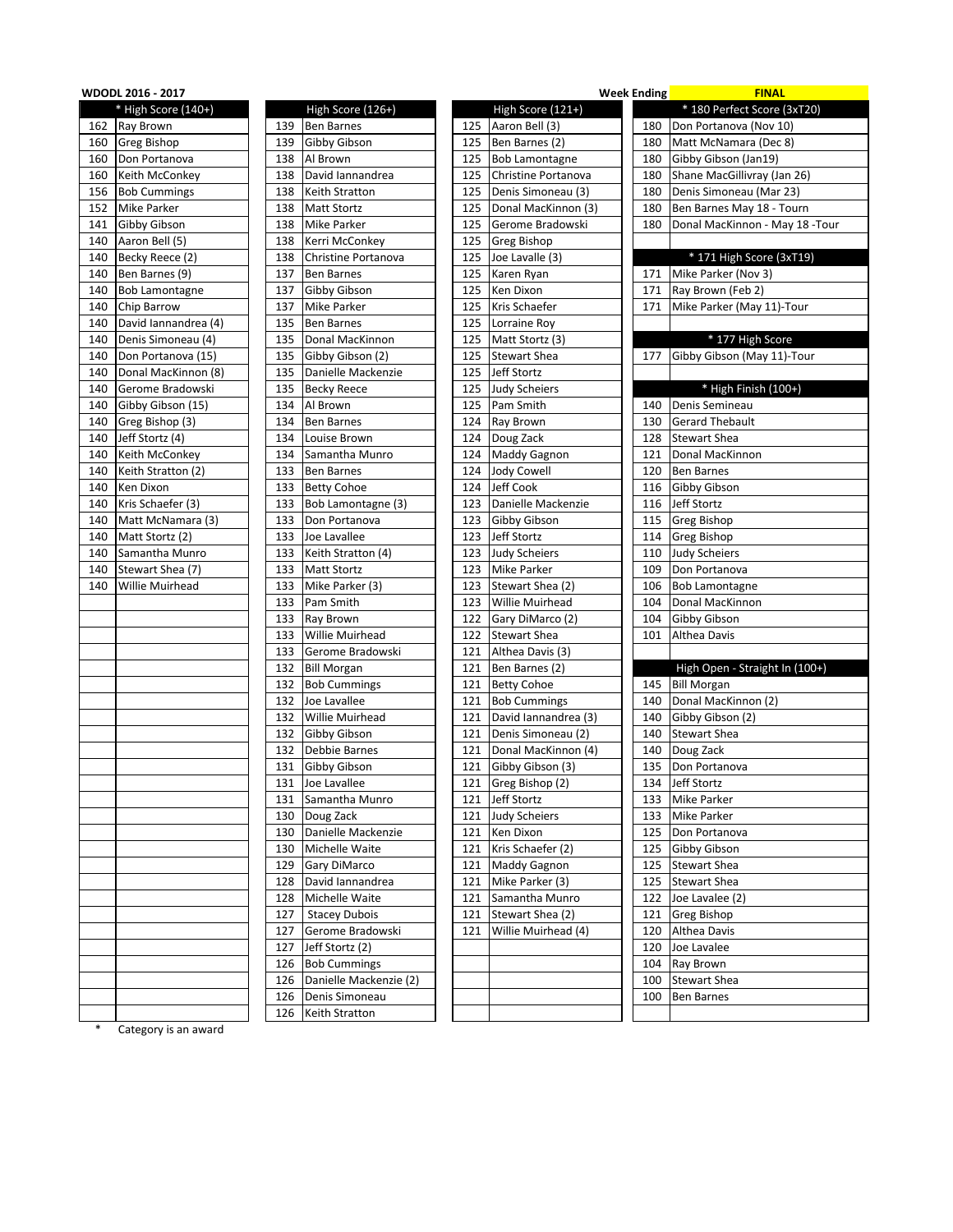|                 | WDODL 2016-2017    |                        |                    | <b>Week Ending</b> | <b>FINAL</b>         |                      |                       |
|-----------------|--------------------|------------------------|--------------------|--------------------|----------------------|----------------------|-----------------------|
| League Rank by  | <b>Total Games</b> |                        | <b>Total Games</b> | <b>Team Games</b>  | <b>Doubles Games</b> | <b>Singles Games</b> |                       |
| <b>Finishes</b> | <b>Finished</b>    | <b>Player Name</b>     | Played             | Played             | Played               | Played               | <b>Simple Average</b> |
| 1               | 80                 | Gibby Gibson           | 156                | 96                 | 38                   | 22                   | 51.28%                |
| 2               | 60                 | Don Portanova          | 162                | 105                | 38                   | 19                   | 37.04%                |
| 3               | 56                 | Stewart Shea           | 156                | 96                 | 43                   | 17                   | 35.90%                |
| 4               | 55                 | Donal MacKinnon        | 113                | 64                 | 32                   | 17                   | 48.67%                |
| 5               | 53                 | Ben Barnes             | 142                | 88                 | 38                   | 16                   | 37.32%                |
| 6               | 52                 | Aaron Bell             | 130                | 83                 | 31                   | 16                   | 40.00%                |
| 7               |                    |                        |                    |                    |                      |                      |                       |
|                 | 47                 | Denis Simoneau         | 157                | 96                 | 40                   | 21                   | 29.94%                |
| 8               | 46                 | Jeff Stortz            | 150                | 93                 | 38                   | 19                   | 30.67%                |
| 9               | 45                 | Keith Stratton         | 154                | 95                 | 40                   | 19                   | 29.22%                |
| 10              | 41                 | Kris Schaefer          | 152                | 94                 | 37                   | 21                   | 26.97%                |
| 11              | 38                 | Pam Smith              | 168                | 100                | 45                   | 23                   | 22.62%                |
| 12              | 37                 | Mike Parker            | 158                | 103                | 37                   | 18                   | 23.42%                |
| 13              | 36                 | Greg Bishop            | 132                | 87                 | 28                   | 17                   | 27.27%                |
| 14              | 35                 | Bob Lamontagne         | 158                | 99                 | 39                   | 20                   | 22.15%                |
| 15              | 34                 | David lannandrea       | 143                | 90                 | 34                   | 19                   | 23.78%                |
| 15              | 34                 | Matt Stortz            | 133                | 85                 | 32                   | 16                   | 25.56%                |
| 15              | 34                 | Joe Lavallee           | 177                | 109                | 46                   | 22                   | 19.21%                |
| 18              | 33                 | Althea Davis           | 168                | 103                | 43                   | 22                   | 19.64%                |
| 19              | 32                 | Matt McNamara          | 95                 | 59                 | 23                   | 13                   | 33.68%                |
| 20              | 30                 | Juliette Nolet         | 160                | 99                 | 38                   | 23                   | 18.75%                |
| 21              | 28                 | Lorraine Roy           | 112                | 67                 | 29                   | 16                   | 25.00%                |
| 21              | 28                 | Willie Muirhead        | 161                | 98                 | 43                   | 20                   | 17.39%                |
| 23              | 25                 | Gerome Bradowski       | 121                | 75                 | 31                   | 15                   | 20.66%                |
| 24              | 24                 | Doug Zack              | 133                | 84                 | 31                   | 18                   | 18.05%                |
| 24              | 24                 | <b>Becky Reece</b>     | 98                 | 63                 | 19                   | 16                   | 24.49%                |
| 24              | 24                 |                        |                    |                    | 44                   | 21                   |                       |
|                 |                    | Ray Brown              | 173                | 108                |                      |                      | 13.87%                |
| 27              | 23                 | Judy Scheiers          | 147                | 92                 | 36                   | 19                   | 15.65%                |
| 28              | 22                 | Shane MacGillivray     | 158                | 100                | 40                   | 18                   | 13.92%                |
| 28              | 22                 | <b>Tim Haymes</b>      | 134                | 84                 | 34                   | 16                   | 16.42%                |
| 28              | 22                 | Jeff Cook              | 104                | 66                 | 23                   | 15                   | 21.15%                |
| 31              | 20                 | Debbie Barnes          | 113                | 71                 | 27                   | 15                   | 17.70%                |
| 31              | 20                 | Louise Brown           | 155                | 93                 | 41                   | 21                   | 12.90%                |
| 33              | 19                 | Debbie Dixon           | 142                | 92                 | 34                   | 16                   | 13.38%                |
| 33              | 19                 | Julia Iannandrea       | 133                | 83                 | 31                   | 19                   | 14.29%                |
| 33              | 19                 | <b>Bob Cummings</b>    | 170                | 108                | 42                   | 20                   | 11.18%                |
| 33              | 19                 | Christine Portanova    | 149                | 96                 | 36                   | 17                   | 12.75%                |
| 37              | 18                 | <b>Betty Cohoe</b>     | 139                | 88                 | 33                   | 18                   | 12.95%                |
| 37              | 18                 | <b>Greg Terry</b>      | 108                | 71                 | 25                   | 12                   | 16.67%                |
| 39              | 17                 | Ken Dixon              | 127                | 81                 | 32                   | 14                   | 13.39%                |
| 39              | 17                 | Samantha Munro         | 172                | 107                | 44                   | 21                   | 9.88%                 |
| 39              | 17                 | Keith McConkey         | 111                | 70                 | 24                   | 17                   | 15.32%                |
| 42              | 16                 | Gerard Thebault        | 124                | 81                 | 29                   | 14                   | 12.90%                |
| 42              | 16                 | <b>Stacey Dubois</b>   | 117                | 70                 | 32                   | 15                   | 13.68%                |
| 44              | 15                 | <b>Jody Cowell</b>     | 146                | 94                 | 33                   | 19                   | 10.27%                |
| 44              | 15                 | Danielle Mackenzie     | 137                | 87                 | 33                   | 17                   | 10.95%                |
| 44              | 15                 | Patricia Lauzon        | 132                | 84                 | 34                   | $14\,$               | 11.36%                |
| 47              | 14                 | Karen Ryan             | 68                 | 46                 | 15                   | $\overline{7}$       | 20.59%                |
| 47              | 14                 | Dianna Bartlett        | 133                | 83                 | 33                   | 17                   | 10.53%                |
| 47              | 14                 | Gary DiMarco           | 156                | 96                 | 40                   | 20                   | 8.97%                 |
| 47              | 14                 | <b>Tammie Gennings</b> | 148                | 93                 | 36                   | 19                   | 9.46%                 |
| 51              | 13                 | Al Brown               | 142                | 91                 | 35                   | 16                   | 9.15%                 |
| 52              |                    |                        |                    |                    |                      |                      |                       |
|                 | 12                 | Kerri McConkey         | 97                 | 59                 | 25                   | 13                   | 12.37%                |
| 52              | 12                 | Gary Dixon             | 134                | 88                 | 30                   | 16                   | 8.96%                 |
| 54              | 11                 | Michelle Waite         | 137                | 88                 | 36                   | 13                   | 8.03%                 |
| 55              | 10                 | Chip Barrow            | 33                 | 21                 | $\overline{7}$       | 5                    | 30.30%                |
| 55              | 10                 | Kim Pepin              | 99                 | 55                 | 29                   | 15                   | 10.10%                |
| 57              | 9                  | Elsie Bell             | 138                | 87                 | 36                   | 15                   | 6.52%                 |
| 57              | 9                  | Deanna Bernard         | 111                | 74                 | 29                   | 8                    | 8.11%                 |
| 57              | 9                  | <b>Bill Morgan</b>     | 133                | 88                 | 32                   | 13                   | 6.77%                 |
| 60              | $\overline{7}$     | Ron Bartlett           | 132                | 83                 | 32                   | 17                   | 5.30%                 |
| 61              | 6                  | Maddy Gagnon           | 125                | 84                 | 34                   | 7                    | 4.80%                 |
| 62              | 3                  | Jeff Varley            | 55                 | 32                 | 16                   | $\overline{7}$       | 5.45%                 |
| 63              | $\mathbf{1}$       | Zane Hrysko            | 32                 | 22                 | 8                    | $\overline{2}$       | 3.13%                 |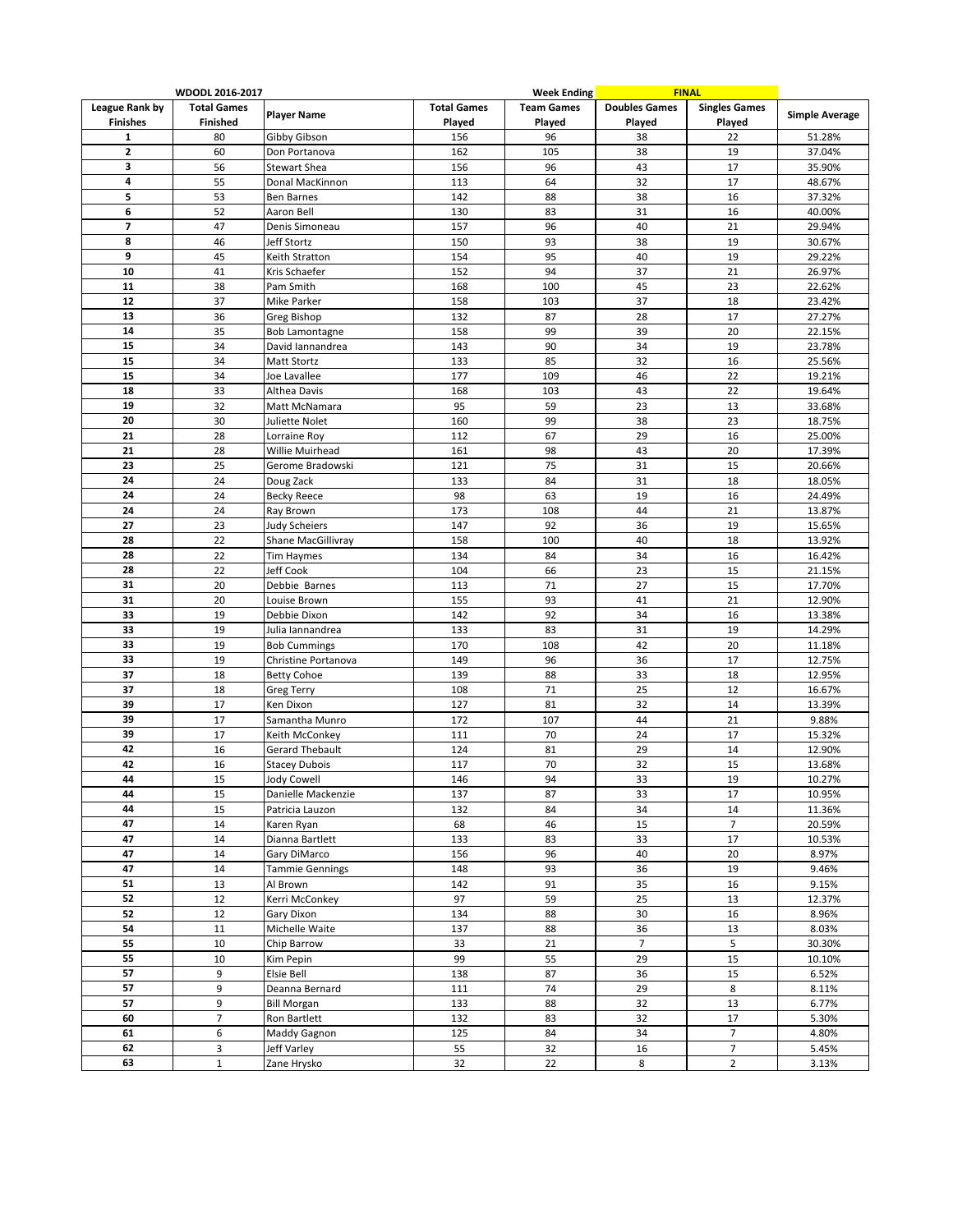|                | WDODL 2016-2017       |                                        |                    |                    | <b>Week Ending</b> |                      | <b>FINAL</b>         |
|----------------|-----------------------|----------------------------------------|--------------------|--------------------|--------------------|----------------------|----------------------|
| League Rank by |                       |                                        | <b>Total Games</b> | <b>Total Games</b> | <b>Team Games</b>  | <b>Doubles Games</b> | <b>Singles Games</b> |
| Average        | <b>Simple Average</b> | <b>Player Name</b>                     | Finished           | Played             | Played             | Played               | Played               |
| $\mathbf{1}$   | 51.28%                | Gibby Gibson                           | 80                 | 156                | 96                 | 38                   | 22                   |
| $\mathbf{2}$   | 48.67%                | Donal MacKinnon                        | 55                 | 113                | 64                 | 32                   | 17                   |
| 3              | 40.00%                | Aaron Bell                             | 52                 | 130                | 83                 | 31                   | 16                   |
| 4              | 37.32%                | <b>Ben Barnes</b>                      | 53                 | 142                | 88                 | 38                   | 16                   |
| 5              | 37.04%                | Don Portanova                          | 60                 | 162                | 105                | 38                   | 19                   |
| 6              | 35.90%                | <b>Stewart Shea</b>                    | 56                 | 156                | 96                 | 43                   | 17                   |
| 7              | 33.68%                | Matt McNamara                          | 32                 | 95                 | 59                 | 23                   | 13                   |
| 8              | 30.67%                | Jeff Stortz                            | 46                 | 150                | 93                 | 38                   | 19                   |
| 9              | 30.30%                | Chip Barrow                            | 10                 | 33                 | 21                 | $\overline{7}$       | 5                    |
| 10             | 29.94%                | Denis Simoneau                         | 47                 | 157                | 96                 | 40                   | 21                   |
| 11             | 29.22%                | Keith Stratton                         | 45                 | 154                | 95                 | 40                   | 19                   |
| 12             | 27.27%                | Greg Bishop                            | 36                 | 132                | 87                 | 28                   | 17                   |
| 13             | 26.97%                | Kris Schaefer                          | 41                 | 152                | 94                 | 37                   | 21                   |
|                | 25.56%                |                                        | 34                 | 133                |                    | 32                   | 16                   |
| 14             |                       | Matt Stortz                            | 28                 |                    | 85<br>67           | 29                   |                      |
| 15             | 25.00%                | Lorraine Roy                           |                    | 112                |                    |                      | 16                   |
| 16             | 24.49%                | <b>Becky Reece</b>                     | 24                 | 98                 | 63                 | 19                   | 16                   |
| 17             | 23.78%                | David lannandrea                       | 34                 | 143                | 90                 | 34                   | 19                   |
| 18             | 23.42%                | Mike Parker                            | 37                 | 158                | 103                | 37                   | 18                   |
| 19             | 22.62%                | Pam Smith                              | 38                 | 168                | 100                | 45                   | 23                   |
| 20             | 22.15%                | Bob Lamontagne                         | 35                 | 158                | 99                 | 39                   | 20                   |
| 21             | 21.15%                | Jeff Cook                              | 22                 | 104                | 66                 | 23                   | 15                   |
| 22             | 20.66%                | Gerome Bradowski                       | 25                 | 121                | 75                 | 31                   | 15                   |
| 23             | 20.59%                | Karen Ryan                             | 14                 | 68                 | 46                 | 15                   | $\overline{7}$       |
| 24             | 19.64%                | Althea Davis                           | 33                 | 168                | 103                | 43                   | 22                   |
| 25             | 19.21%                | Joe Lavallee                           | 34                 | 177                | 109                | 46                   | 22                   |
| 26             | 18.75%                | Juliette Nolet                         | 30                 | 160                | 99                 | 38                   | 23                   |
| 27             | 18.05%                | Doug Zack                              | 24                 | 133                | 84                 | 31                   | 18                   |
| 28             | 17.70%                | Debbie Barnes                          | 20                 | 113                | 71                 | 27                   | 15                   |
| 29             | 17.39%                | Willie Muirhead                        | 28                 | 161                | 98                 | 43                   | 20                   |
| 30             | 16.67%                | Greg Terry                             | 18                 | 108                | 71                 | 25                   | 12                   |
| 31             | 16.42%                | <b>Tim Haymes</b>                      | 22                 | 134                | 84                 | 34                   | 16                   |
| 32             | 15.65%                | Judy Scheiers                          | 23                 | 147                | 92                 | 36                   | 19                   |
| 33             | 15.32%                | Keith McConkey                         | 17                 | 111                | 70                 | 24                   | 17                   |
| 34             | 14.29%                | Julia Iannandrea                       | 19                 | 133                | 83                 | 31                   | 19                   |
| 35             | 13.92%                | Shane MacGillivray                     | 22                 | 158                | 100                | 40                   | 18                   |
| 36             | 13.87%                | Ray Brown                              | 24                 | 173                | 108                | 44                   | 21                   |
| 37             | 13.68%                | <b>Stacey Dubois</b>                   | 16                 | 117                | 70                 | 32                   | 15                   |
| 38             | 13.39%                | Ken Dixon                              | 17                 | 127                | 81                 | 32                   | 14                   |
| 39             | 13.38%                | Debbie Dixon                           | 19                 | 142                | 92                 | 34                   | 16                   |
| 40             | 12.95%                | <b>Betty Cohoe</b>                     | 18                 | 139                | 88                 | 33                   | 18                   |
| 41             | 12.90%                | <b>Gerard Thebault</b>                 | 16                 | 124                | 81                 | 29                   | 14                   |
| 41             | 12.90%                | Louise Brown                           | 20                 | 155                | 93                 | 41                   | 21                   |
| 43             | 12.75%                | Christine Portanova                    | 19                 | 149                | 96                 | 36                   | 17                   |
| 44             | 12.37%                | Kerri McConkey                         | 12                 | 97                 | 59                 | 25                   | 13                   |
|                |                       |                                        |                    |                    |                    |                      |                      |
| 45<br>46       | 11.36%<br>11.18%      | Patricia Lauzon<br><b>Bob Cummings</b> | 15<br>19           | 132<br>170         | 84<br>108          | 34<br>42             | 14<br>20             |
|                |                       |                                        |                    |                    |                    |                      |                      |
| 47             | 10.95%                | Danielle Mackenzie<br>Dianna Bartlett  | 15                 | 137                | 87                 | 33<br>33             | 17<br>17             |
| 48             | 10.53%                |                                        | 14                 | 133                | 83                 |                      |                      |
| 49             | 10.27%                | Jody Cowell                            | 15                 | 146                | 94                 | 33                   | 19                   |
| 50             | 10.10%                | Kim Pepin                              | 10                 | 99                 | 55                 | 29                   | 15                   |
| 51             | 9.88%                 | Samantha Munro                         | 17                 | 172                | 107                | 44                   | 21                   |
| 52             | 9.46%                 | <b>Tammie Gennings</b>                 | 14                 | 148                | 93                 | 36                   | 19                   |
| 53             | 9.15%                 | Al Brown                               | 13                 | 142                | 91                 | 35                   | 16                   |
| 54             | 8.97%                 | Gary DiMarco                           | 14                 | 156                | 96                 | 40                   | 20                   |
| 55             | 8.96%                 | Gary Dixon                             | 12                 | 134                | 88                 | 30                   | 16                   |
| 56             | 8.11%                 | Deanna Bernard                         | 9                  | 111                | 74                 | 29                   | 8                    |
| 57             | 8.03%                 | Michelle Waite                         | 11                 | 137                | 88                 | 36                   | 13                   |
| 58             | 6.77%                 | <b>Bill Morgan</b>                     | 9                  | 133                | 88                 | 32                   | 13                   |
| 59             | 6.52%                 | Elsie Bell                             | 9                  | 138                | 87                 | 36                   | 15                   |
| 60             | 5.45%                 | Jeff Varley                            | 3                  | 55                 | 32                 | 16                   | $\overline{7}$       |
| 61             | 5.30%                 | Ron Bartlett                           | $\overline{7}$     | 132                | 83                 | 32                   | 17                   |
| 62             | 4.80%                 | Maddy Gagnon                           | 6                  | 125                | 84                 | 34                   | $\overline{7}$       |
| 63             | 3.13%                 | Zane Hrysko                            | $\mathbf{1}$       | 32                 | 22                 | 8                    | $\overline{2}$       |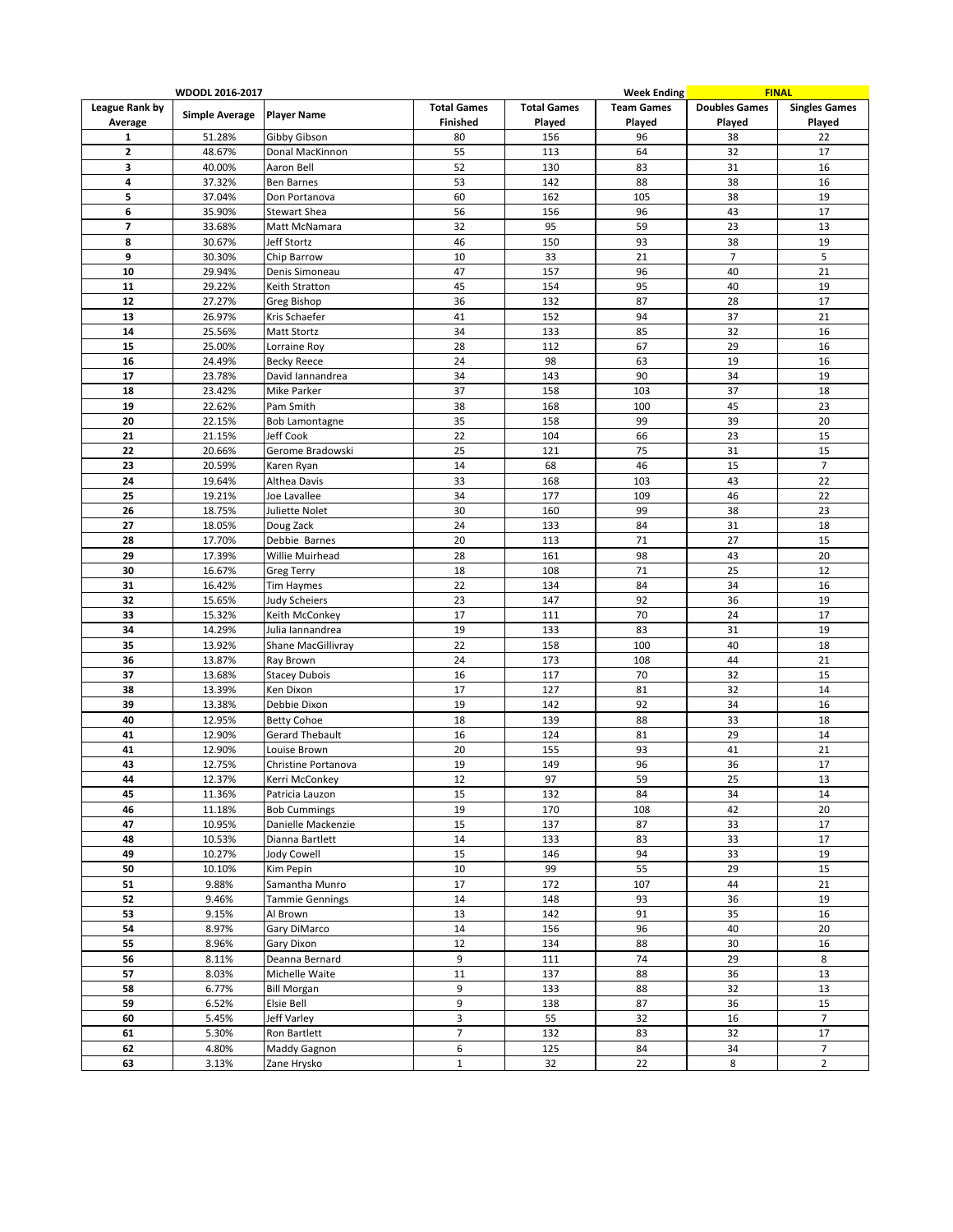### **WDODL 2016-2017 Week Ending**

**T#1 - Double Top T#6 - Rangers**

| <b>Total Games</b><br><b>Finished</b> | <b>Player Name</b>     | Simple<br>Average | <b>Total Games</b><br>Plaved | <b>Team Games</b><br>Played | <b>Doubles</b><br><b>Games Plaved</b> | <b>Singles Games</b><br>Plaved | <b>Total Games</b><br><b>Finished</b> | <b>Player Name</b>   | Simple<br>Average | <b>Total Games</b><br>Played | <b>Team Games</b><br>Played | <b>Doubles</b><br><b>Games Plaved</b> | <b>Singles G</b><br>Playe |
|---------------------------------------|------------------------|-------------------|------------------------------|-----------------------------|---------------------------------------|--------------------------------|---------------------------------------|----------------------|-------------------|------------------------------|-----------------------------|---------------------------------------|---------------------------|
| 47                                    | Denis Simoneau         | 29.94%            | 157                          | 96                          | 40                                    | 24<br>ᅩ                        | 52                                    | Aaron Bell           | 40.00%            | 130                          | 83                          | 31                                    | 16                        |
| 33                                    | Althea Davis           | 19.64%            | 168                          | 103                         | 43                                    | רר<br>22                       | 38                                    | Pam Smith            | 22.62%            | 168                          | 100                         | 45                                    | 23                        |
| 32                                    | Matt McNamara          | 33.68%            | 95                           | EΩ                          | $\sim$<br>دے                          | 13                             | 37                                    | Mike Parker          | 23.42%            | 158                          | 103                         | 37                                    | 18                        |
| 19                                    | <b>Bob Cummings</b>    | 11.18%            | 170                          | 108                         | 42                                    | 20                             | 34                                    | <b>Matt Stortz</b>   | 25.56%            | 133                          | 85                          | 32                                    | 16                        |
| 17                                    | Samantha Munro         | 9.88%             | 172                          | 107                         | 44                                    | 21<br>41                       | $\sim$<br>25                          | Gerome Bradowski     | 20.66%            | 121                          | 75<br>ر ،                   | 31                                    | 15                        |
| 14                                    | <b>Tammie Gennings</b> | 9.46%             | 148                          | 93                          | 36                                    | 19                             | 18                                    | <b>Greg Terry</b>    | 16.67%            | 108                          | 71<br>. .                   | 25                                    | 12                        |
|                                       | Zane Hrvsko            | 3.13%             | 32                           |                             |                                       |                                | 16                                    | <b>Stacev Dubois</b> | 13.68%            | 117                          | 70                          | 32                                    | 15                        |

| <b>Total Games</b><br><b>Finished</b> | <b>Player Name</b>     | Simple<br>Average | <b>Total Games</b><br>Plaved | <b>Team Games</b><br>Plaved | <b>Doubles</b><br><b>Games Plaved</b> | <b>Singles Games</b><br>Played |
|---------------------------------------|------------------------|-------------------|------------------------------|-----------------------------|---------------------------------------|--------------------------------|
| 35                                    | <b>Bob Lamontagne</b>  | 22.15%            | 158                          | 99                          | 39                                    | 20                             |
| 34                                    | David Iannandrea       | 23.78%            | 143                          | 90                          | 34                                    | 19                             |
| 30                                    | Juliette Nolet         | 18.75%            | 160                          | 99                          | 38                                    | 23                             |
| 28                                    | <b>Willie Muirhead</b> | 17.39%            | 161                          | 98                          | 43                                    | 20                             |
| 19                                    | Julia Iannandrea       | 14.29%            | 133                          | 83                          | 31                                    | 19                             |
| 6                                     | Maddy Gagnon           | 4.80%             | 125                          | 84                          | 34                                    |                                |

## **T#3 - Tard & Feathered T#8 - Browns**

| <b>Total Games</b><br>Finished | <b>Player Name</b>  | Simple<br>Average | <b>Total Games</b><br>Played | <b>Team Games</b><br>Plaved | <b>Doubles</b><br><b>Games Plaved</b> | <b>Singles Games</b><br>Played |
|--------------------------------|---------------------|-------------------|------------------------------|-----------------------------|---------------------------------------|--------------------------------|
| 56                             | <b>Stewart Shea</b> | 35.90%            | 156                          | 96                          | 43                                    | 17                             |
| 45                             | Keith Stratton      | 29.22%            | 154                          | 95                          | 40                                    | 19                             |
| 24                             | <b>Becky Reece</b>  | 24.49%            | 98                           | 63                          | 19                                    | 16                             |
| 22                             | Jeff Cook           | 21.15%            | 104                          | 66                          | 23                                    | 15                             |
| 14                             | Karen Ryan          | 20.59%            | 68                           | 46                          | 15                                    |                                |
| 13                             | Al Brown            | 9.15%             | 142                          | 91                          | 35                                    | 16                             |
| 10                             | Kim Pepin           | 10.10%            | 99                           | 55                          | 29                                    | 15                             |
| 9                              | <b>Bill Morgan</b>  | 6.77%             | 133                          | 88                          | 32                                    | 13                             |

| <b>Total Games</b><br><b>Finished</b> | <b>Player Name</b> | Simple<br>Average | <b>Total Games</b><br>Played | <b>Team Games</b><br>Plaved | <b>Doubles</b><br><b>Games Plaved</b> | <b>Singles Games</b><br>Played |
|---------------------------------------|--------------------|-------------------|------------------------------|-----------------------------|---------------------------------------|--------------------------------|
| 22                                    | Tim Haymes         | 16.42%            | 134                          | 84                          | 34                                    | 16                             |
| 19                                    | Debbie Dixon       | 13.38%            | 142                          | 92                          | 34                                    | 16                             |
| 17                                    | Ken Dixon          | 13.39%            | 127                          | 81                          | 32                                    | 14                             |
| 17                                    | Keith McConkey     | 15.32%            | 111                          | 70                          | 24                                    | 17                             |
| 12                                    | Kerri McConkey     | 12.37%            | 97                           | 59                          | 25                                    | 13                             |
| 12                                    | Gary Dixon         | 8.96%             | 134                          | 88                          | 30                                    | 16                             |
| 9                                     | Elsie Bell         | 6.52%             | 138                          | 87                          | 36                                    | 15                             |
| 3                                     | Jeff Varlev        | 5.45%             | 55                           | 32                          | 16                                    |                                |

## **T#5 - Misfits**

| <b>Total Games</b><br>Finished | <b>Player Name</b>     | Simple<br>Average | <b>Total Games</b><br>Played | <b>Team Games</b><br>Plaved | <b>Doubles</b><br><b>Games Played</b> | <b>Singles Games</b><br>Played |
|--------------------------------|------------------------|-------------------|------------------------------|-----------------------------|---------------------------------------|--------------------------------|
| 28                             | Lorraine Roy           | 25.00%            | 112                          | 67                          | 29                                    | 16                             |
| 24                             | Doug Zack              | 18.05%            | 133                          | 84                          | 31                                    | 18                             |
| 22                             | Shane MacGillivrav     | 13.92%            | 158                          | 100                         | 40                                    | 18                             |
| 16                             | <b>Gerard Thebault</b> | 12.90%            | 124                          | 81                          | 29                                    | 14                             |
| 15                             | Patricia Lauzon        | 11.36%            | 132                          | 84                          | 34                                    | 14                             |
| 14                             | Dianna Bartlett        | 10.53%            | 133                          | 83                          | 33                                    | 17                             |
|                                | Ron Bartlett           | 5.30%             | 132                          | 83                          | 32                                    | 17                             |

| <b>Total Games</b><br>Finished | <b>Player Name</b> | Simple<br>Average | <b>Total Games</b><br>Played | <b>Team Games</b><br>Plaved | <b>Doubles</b><br><b>Games Plaved</b> | <b>Singles Games</b><br>Played |
|--------------------------------|--------------------|-------------------|------------------------------|-----------------------------|---------------------------------------|--------------------------------|
| 52                             | Aaron Bell         | 40.00%            | 130                          | 83                          | 31                                    | 16                             |
| 38                             | Pam Smith          | 22.62%            | 168                          | 100                         | 45                                    | 23                             |
| 37                             | <b>Mike Parker</b> | 23.42%            | 158                          | 103                         | 37                                    | 18                             |
| 34                             | <b>Matt Stortz</b> | 25.56%            | 133                          | 85                          | 32                                    | 16                             |
| 25                             | Gerome Bradowski   | 20.66%            | 121                          | 75                          | 31                                    | 15                             |
| 18                             | <b>Greg Terry</b>  | 16.67%            | 108                          | 71                          | 25                                    | 12                             |
| 16                             | Stacew Dubois      | 12 68%            | 117                          | 70                          | 22                                    | 15                             |

## **T#2 - Rogues T#7 - Senators**

| Games<br>ished    | <b>Player Name</b>     | Simple<br>Average | <b>Total Games</b><br>Plaved | <b>Team Games</b><br>Played | <b>Doubles</b><br><b>Games Played</b> | <b>Singles Games</b><br>Plaved | <b>Total Games</b><br><b>Finished</b> | <b>Player Name</b>  | Simple<br>Average | <b>Total Games</b><br>Played | <b>Team Games</b><br>Played | <b>Doubles</b><br><b>Games Played</b> | <b>Singles Games</b><br>Played |
|-------------------|------------------------|-------------------|------------------------------|-----------------------------|---------------------------------------|--------------------------------|---------------------------------------|---------------------|-------------------|------------------------------|-----------------------------|---------------------------------------|--------------------------------|
| $\sim$ $-$<br>35. | <b>Bob Lamontagne</b>  | 22.15%            | 158                          |                             | 39                                    | 20                             | 60                                    | Don Portanova       | 37.04%            | 162                          | 105                         | 38                                    | 19                             |
| 34                | David Jannandrea       | 23.78%            | 143                          |                             | 34                                    | 19                             | 24                                    | Ray Brown           | 13.87%            | 173                          | 108                         | 44                                    | 21                             |
| 30                | Juliette Nolet         | 18.75%            | 160                          |                             | 38                                    | 23                             | 20                                    | Louise Brown        | 12.90%            | 155                          | 93                          | 41                                    | 21                             |
| 28                | <b>Willie Muirhead</b> | 17.39%            | 161                          | 98                          | 43                                    | 20                             |                                       | Christine Portanova | 12.75%            | 149                          | 96                          | 36                                    |                                |
| 19                | Julia Iannandrea       | 14.29%            | 133                          | 83                          | $\mathbf{a}$                          | 19                             | 18                                    | <b>Betty Cohoe</b>  | 12.95%            | 139                          | 00                          | $\sim$<br>33                          | 18                             |
|                   | Maddy Gagnon           | 4.80%             | 125                          | 84                          | 34                                    |                                |                                       | <b>Gary DiMarco</b> | 8.97%             | 156                          | 96                          | 40                                    | zu                             |

| Tard & Feathered |                    |                   |                              |                             |                                       |                                | 1#8 - Browns                   |                    |                   |                              |                      |                                       |                                |
|------------------|--------------------|-------------------|------------------------------|-----------------------------|---------------------------------------|--------------------------------|--------------------------------|--------------------|-------------------|------------------------------|----------------------|---------------------------------------|--------------------------------|
| Games<br>ished   | <b>Player Name</b> | Simple<br>Average | <b>Total Games</b><br>Played | <b>Team Games</b><br>Played | <b>Doubles</b><br><b>Games Played</b> | <b>Singles Games</b><br>Played | <b>Total Games</b><br>Finished | <b>Player Name</b> | Simple<br>Average | <b>Total Games</b><br>Played | Team Games<br>Played | <b>Doubles</b><br><b>Games Played</b> | <b>Singles Games</b><br>Played |
| 56               | Stewart Shea       | 35.90%            | 156                          | 96                          | 43                                    | 17                             | 46                             | Jeff Stortz        | 30.67%            | 150                          | 93                   | 38                                    | 19                             |
| 45               | Keith Stratton     | 29.22%            | 154                          | 95                          | 40                                    | 19                             | 41                             | Kris Schaefer      | 26.97%            | 152                          | 94                   | 37                                    | 21                             |
| 24               | <b>Becky Reece</b> | 24.49%            | 98                           | 63                          | 19                                    | 16                             | 34                             | Joe Lavallee       | 19.21%            | 177                          | 109                  | 46                                    | 22                             |
|                  | Jeff Cook          | 21.15%            | 104                          | 66                          | 23                                    | 15                             | 15                             | Jody Cowell        | 10.27%            | 146                          | 94                   | 33                                    | 19                             |
| 14               | Karen Rvan         | 20.59%            | 68                           | 46                          | 15                                    |                                | 15                             | Danielle Mackenzie | 10.95%            | 137                          | 87                   | 33                                    | 17                             |
| 13               | Al Brown           | 9.15%             | 142                          | 91                          | 35                                    | 16                             | 11                             | Michelle Waite     | 8.03%             | 137                          | 88                   | 36                                    | 13                             |
| 10               | Kim Pepin          | 10.10%            | 99                           | 55                          | 29                                    | 15                             | 10                             | Chip Barrow        | 30.30%            | 33                           | <b>D.1</b><br>41     |                                       |                                |
|                  |                    |                   |                              |                             |                                       |                                |                                |                    |                   |                              |                      |                                       |                                |

## **T#4 - Targets T#9 - Dawg Pound**

| Games<br>ished | <b>Player Name</b> | Simple<br>Average | <b>Total Games</b><br>Played | <b>Team Games</b><br>Plaved | <b>Doubles</b><br><b>Games Plaved</b> | <b>Singles Games</b><br>Played | <b>Total Games</b><br><b>Finished</b> | <b>Player Name</b> | Simple<br>Average | <b>Total Games</b><br>Plaved | <b>Team Games</b><br>Played | <b>Doubles</b><br><b>Games Played</b> | <b>Singles Games</b><br>Played |
|----------------|--------------------|-------------------|------------------------------|-----------------------------|---------------------------------------|--------------------------------|---------------------------------------|--------------------|-------------------|------------------------------|-----------------------------|---------------------------------------|--------------------------------|
| 22             | <b>Tim Havmes</b>  | 16.42%            | 134                          | 84                          | 34                                    | 16                             | 80                                    | Gibby Gibson       | 51.28%            | 156                          | 96                          | 38                                    | 22                             |
| 19             | Debbie Dixon       | 13.38%            | 142                          | 92<br>⊐∠                    | 34                                    | 16                             | 55                                    | Donal MacKinnon    | 48.67%            | 113                          | 64                          | 32                                    | 17                             |
|                | Ken Dixon          | 13.39%            | 127                          | 81                          | 32                                    | 14                             | 53                                    | <b>Ben Barnes</b>  | 37.32%            | 142                          | 88                          | 38                                    | 16                             |
| 17             | Keith McConkey     | 15.32%            | 111                          | 70                          | 24                                    | 17<br>T I                      | 36                                    | Greg Bishop        | 27.27%            | 132                          | 87                          | 28                                    | 17                             |
| 12             | Kerri McConkey     | 12.37%            | 07                           | 59                          | 25                                    | 13                             | 23                                    | Judy Scheiers      | 15.65%            | 147                          | 92                          | 36                                    | 19                             |
| 12             | Gary Dixon         | 8.96%             | 134                          | 88                          | 30                                    | 16                             | 20                                    | Debbie Barnes      | 17.70%            | 113                          | 74                          | 27<br><u>.</u>                        | 15                             |
|                | <b>Elsie Bell</b>  | 6.52%             | 138                          | 87                          | 36                                    | 15                             |                                       | Deanna Bernard     | 8.11%             | 111                          | 74                          | 29                                    |                                |

## **Week Ending Construction Construction Construction Construction Construction Construction Construction Construction**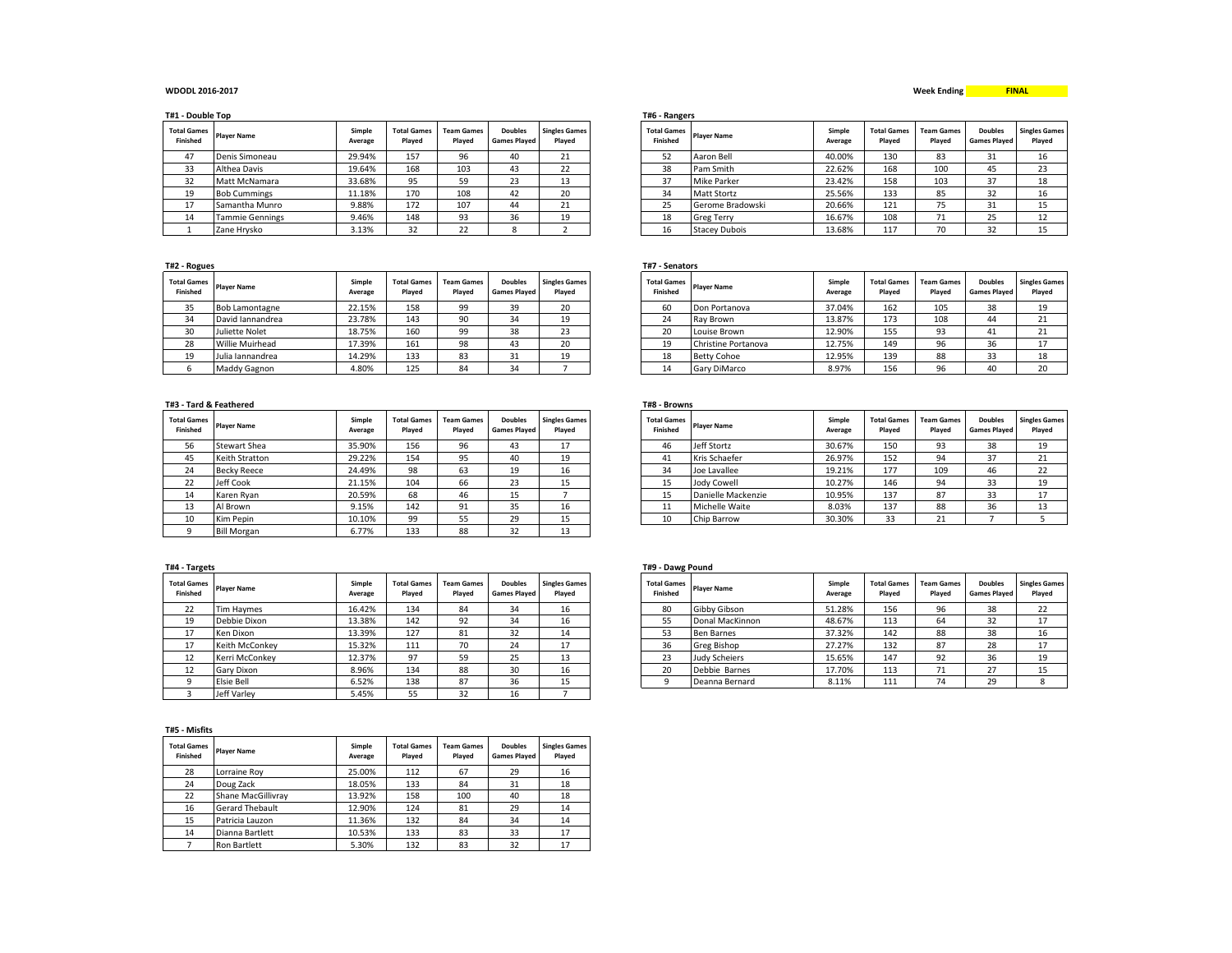|                                                    |                |                                       |                              |                             | <b>Week Ending</b>             | <b>FINAL</b>                   |                       |  |
|----------------------------------------------------|----------------|---------------------------------------|------------------------------|-----------------------------|--------------------------------|--------------------------------|-----------------------|--|
| <b>Male Rank By Finishes</b><br><b>Player Name</b> | <b>RANK</b>    | <b>Total Games</b><br><b>Finished</b> | <b>Total Games</b><br>Played | <b>Team Games</b><br>Played | <b>Doubles Games</b><br>Played | <b>Singles Games</b><br>Played | <b>Simple Average</b> |  |
| <b>Gibby Gibson</b>                                | $\mathbf{1}$   | 80                                    | 156                          | 96                          | 38                             | 22                             | 51.28%                |  |
| Don Portanova                                      | $\overline{2}$ | 60                                    | 162                          | 105                         | 38                             | 19                             | 37.04%                |  |
| <b>Stewart Shea</b>                                | з              | 56                                    | 156                          | 96                          | 43                             | 17                             | 35.90%                |  |
| Donal MacKinnon                                    | 4              | 55                                    | 113                          | 64                          | 32                             | 17                             | 48.67%                |  |
| <b>Ben Barnes</b>                                  | 5              | 53                                    | 142                          | 88                          | 38                             | 16                             | 37.32%                |  |
| Aaron Bell                                         | 6              | 52                                    | 130                          | 83                          | 31                             | 16                             | 40.00%                |  |
| Denis Simoneau                                     | $\overline{7}$ | 47                                    | 157                          | 96                          | 40                             | 21                             | 29.94%                |  |
| Jeff Stortz                                        | 8              | 46                                    | 150                          | 93                          | 38                             | 19                             | 30.67%                |  |
| Keith Stratton                                     | 9              | 45                                    | 154                          | 95                          | 40                             | 19                             | 29.22%                |  |
| Kris Schaefer                                      | 10             | 41                                    | 152                          | 94                          | 37                             | 21                             | 26.97%                |  |
| <b>Mike Parker</b>                                 | 11             | 37                                    | 158                          | 103                         | 37                             | 18                             | 23.42%                |  |
| <b>Greg Bishop</b>                                 | 12             | 36                                    | 132                          | 87                          | 28                             | 17                             | 27.27%                |  |
| <b>Bob Lamontagne</b>                              | 13             | 35                                    | 158                          | 99                          | 39                             | 20                             | 22.15%                |  |
| <b>Matt Stortz</b>                                 | 14             | 34                                    | 133                          | 85                          | 32                             | 16                             | 25.56%                |  |
| David Iannandrea                                   | 14             | 34                                    | 143                          | 90                          | 34                             | 19                             | 23.78%                |  |
| Joe Lavallee                                       | 14             | 34                                    | 177                          | 109                         | 46                             | 22                             | 19.21%                |  |
| Matt McNamara                                      | 15             | 32                                    | 95                           | 59                          | 23                             | 13                             | 33.68%                |  |
| <b>Willie Muirhead</b>                             | 16             | 28                                    | 161                          | 98                          | 43                             | 20                             | 17.39%                |  |
| Gerome Bradowski                                   | 17             | 25                                    | 121                          | 75                          | 31                             | 15                             | 20.66%                |  |
| Ray Brown                                          | 18             | 24                                    | 173                          | 108                         | 44                             | 21                             | 13.87%                |  |
| Doug Zack                                          | 18             | 24                                    | 133                          | 84                          | 31                             | 18                             | 18.05%                |  |
| Jeff Cook                                          | 19             | 22                                    | 104                          | 66                          | 23                             | 15                             | 21.15%                |  |
| <b>Tim Haymes</b>                                  | 19             | 22                                    | 134                          | 84                          | 34                             | 16                             | 16.42%                |  |
| Shane MacGillivray                                 | 19             | 22                                    | 158                          | 100                         | 40                             | 18                             | 13.92%                |  |
| <b>Bob Cummings</b>                                | 20             | 19                                    | 170                          | 108                         | 42                             | 20                             | 11.18%                |  |
| <b>Greg Terry</b>                                  | 21             | 18                                    | 108                          | 71                          | 25                             | 12                             | 16.67%                |  |
| Ken Dixon                                          | 22             | 17                                    | 127                          | 81                          | 32                             | 14                             | 13.39%                |  |
| Keith McConkey                                     | 22             | 17                                    | 111                          | 70                          | 24                             | 17                             | 15.32%                |  |
| <b>Gerard Thebault</b>                             | 23             | 16                                    | 124                          | 81                          | 29                             | 14                             | 12.90%                |  |
| Gary DiMarco                                       | 24             | 14                                    | 156                          | 96                          | 40                             | 20                             | 8.97%                 |  |
| Al Brown                                           | 25             | 13                                    | 142                          | 91                          | 35                             | 16                             | 9.15%                 |  |
| Gary Dixon                                         | 26             | 12                                    | 134                          | 88                          | 30                             | 16                             | 8.96%                 |  |
| Chip Barrow                                        | 27             | 10                                    | 33                           | 21                          | $\overline{7}$                 | 5                              | 30.30%                |  |
| <b>Bill Morgan</b>                                 | 28             | 9                                     | 133                          | 88                          | 32                             | 13                             | 6.77%                 |  |
| Ron Bartlett                                       | 29             | $\overline{7}$                        | 132                          | 83                          | 32                             | 17                             | 5.30%                 |  |
| Jeff Varley                                        | 30             | 3                                     | 55                           | 32                          | 16                             | $\overline{7}$                 | 5.45%                 |  |
| Zane Hrysko                                        | 31             | $\mathbf{1}$                          | 32                           | 22                          | 8                              | $\overline{2}$                 | 3.13%                 |  |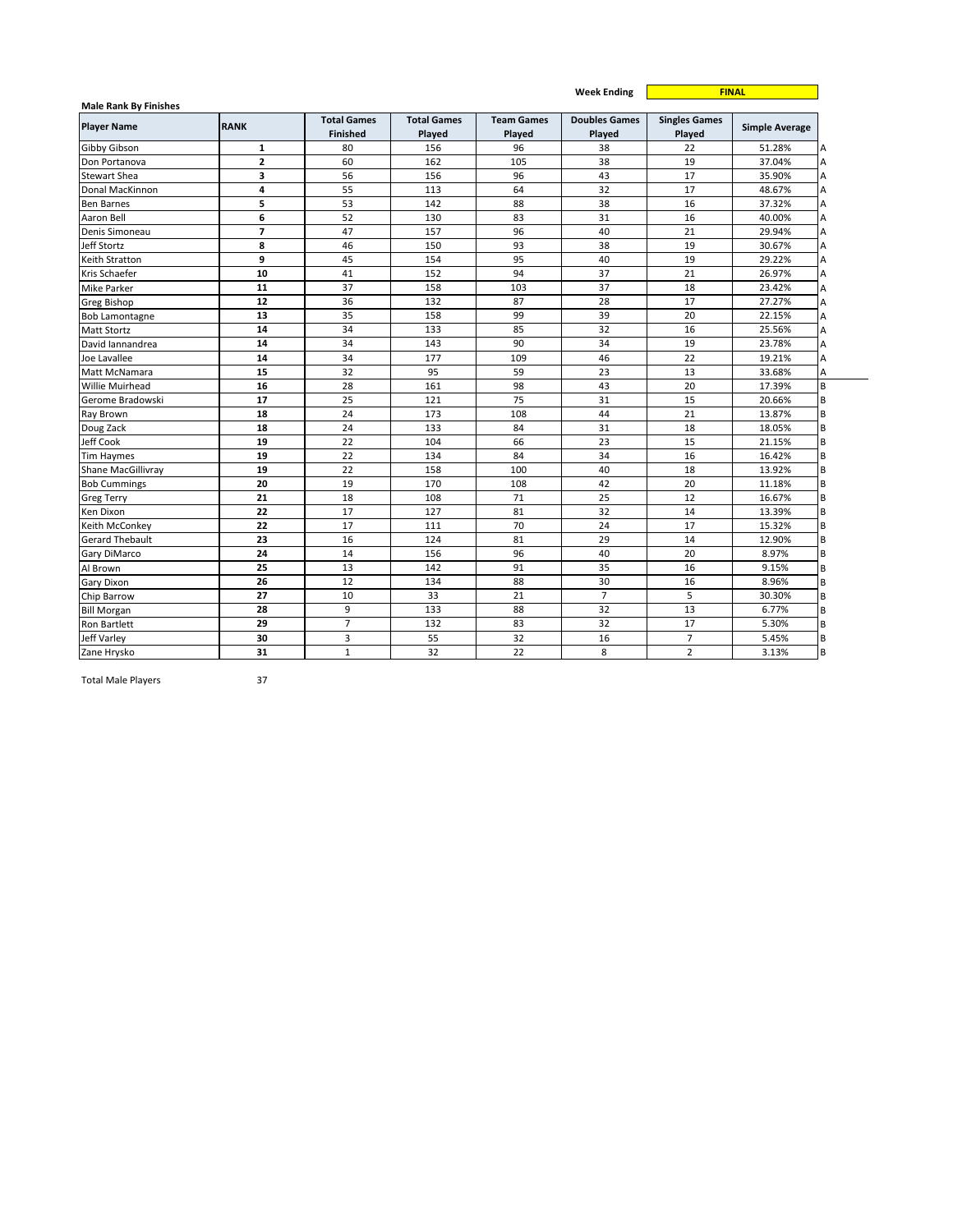|                                                      |                |                                |                              |                             | <b>Week Ending</b>             |                                | <b>FINAL</b>          |
|------------------------------------------------------|----------------|--------------------------------|------------------------------|-----------------------------|--------------------------------|--------------------------------|-----------------------|
| <b>Female Rank By Finishes</b><br><b>Player name</b> | Rank           | <b>Total Games</b><br>Finished | <b>Total Games</b><br>Played | <b>Team Games</b><br>Played | <b>Doubles Games</b><br>Played | <b>Singles Games</b><br>Played | <b>Simple Average</b> |
| Pam Smith                                            | 1              | 38                             | 168                          | 100                         | 45                             | 23                             | 22.62%                |
| <b>Althea Davis</b>                                  | $\overline{2}$ | 33                             | 168                          | 103                         | 43                             | 22                             | 19.64%                |
| Juliette Nolet                                       | 3              | 30                             | 160                          | 99                          | 38                             | 23                             | 18.75%                |
| Lorraine Roy                                         | 4              | 28                             | 112                          | 67                          | 29                             | 16                             | 25.00%                |
| <b>Becky Reece</b>                                   | 5              | 24                             | 98                           | 63                          | 19                             | 16                             | 24.49%                |
| <b>Judy Scheiers</b>                                 | 6              | 23                             | 147                          | 92                          | 36                             | 19                             | 15.65%                |
| Debbie Barnes                                        | $\overline{7}$ | 20                             | 113                          | 71                          | 27                             | 15                             | 17.70%                |
| Louise Brown                                         | $\overline{7}$ | 20                             | 155                          | 93                          | 41                             | 21                             | 12.90%                |
| Christine Portanova                                  | 8              | 19                             | 149                          | 96                          | 36                             | 17                             | 12.75%                |
| Debbie Dixon                                         | 8              | 19                             | 142                          | 92                          | 34                             | 16                             | 13.38%                |
| Julia Iannandrea                                     | 8              | 19                             | 133                          | 83                          | 31                             | 19                             | 14.29%                |
| <b>Betty Cohoe</b>                                   | 9              | 18                             | 139                          | 88                          | 33                             | 18                             | 12.95%                |
| Samantha Munro                                       | 10             | 17                             | 172                          | 107                         | 44                             | 21                             | 9.88%                 |
| <b>Stacey Dubois</b>                                 | 11             | 16                             | 117                          | 70                          | 32                             | 15                             | 13.68%                |
| Patricia Lauzon                                      | 12             | 15                             | 132                          | 84                          | 34                             | 14                             | 11.36%                |
| Jody Cowell                                          | 12             | 15                             | 146                          | 94                          | 33                             | 19                             | 10.27%                |
| Danielle Mackenzie                                   | 12             | 15                             | 137                          | 87                          | 33                             | 17                             | 10.95%                |
| <b>Tammie Gennings</b>                               | 13             | 14                             | 148                          | 93                          | 36                             | 19                             | 9.46%                 |
| Karen Ryan                                           | 13             | 14                             | 68                           | 46                          | 15                             | $\overline{7}$                 | 20.59%                |
| Dianna Bartlett                                      | 13             | 14                             | 133                          | 83                          | 33                             | 17                             | 10.53%                |
| Kerri McConkey                                       | 14             | 12                             | 97                           | 59                          | 25                             | 13                             | 12.37%                |
| Michelle Waite                                       | 15             | 11                             | 137                          | 88                          | 36                             | 13                             | 8.03%                 |
| Kim Pepin                                            | 16             | 10                             | 99                           | 55                          | 29                             | 15                             | 10.10%                |
| Deanna Bernard                                       | 17             | 9                              | 111                          | 74                          | 29                             | 8                              | 8.11%                 |
| Elsie Bell                                           | 17             | 9                              | 138                          | 87                          | 36                             | 15                             | 6.52%                 |
| <b>Maddy Gagnon</b>                                  | 18             | 6                              | 125                          | 84                          | 34                             | $\overline{7}$                 | 4.80%                 |

Total Female Players 26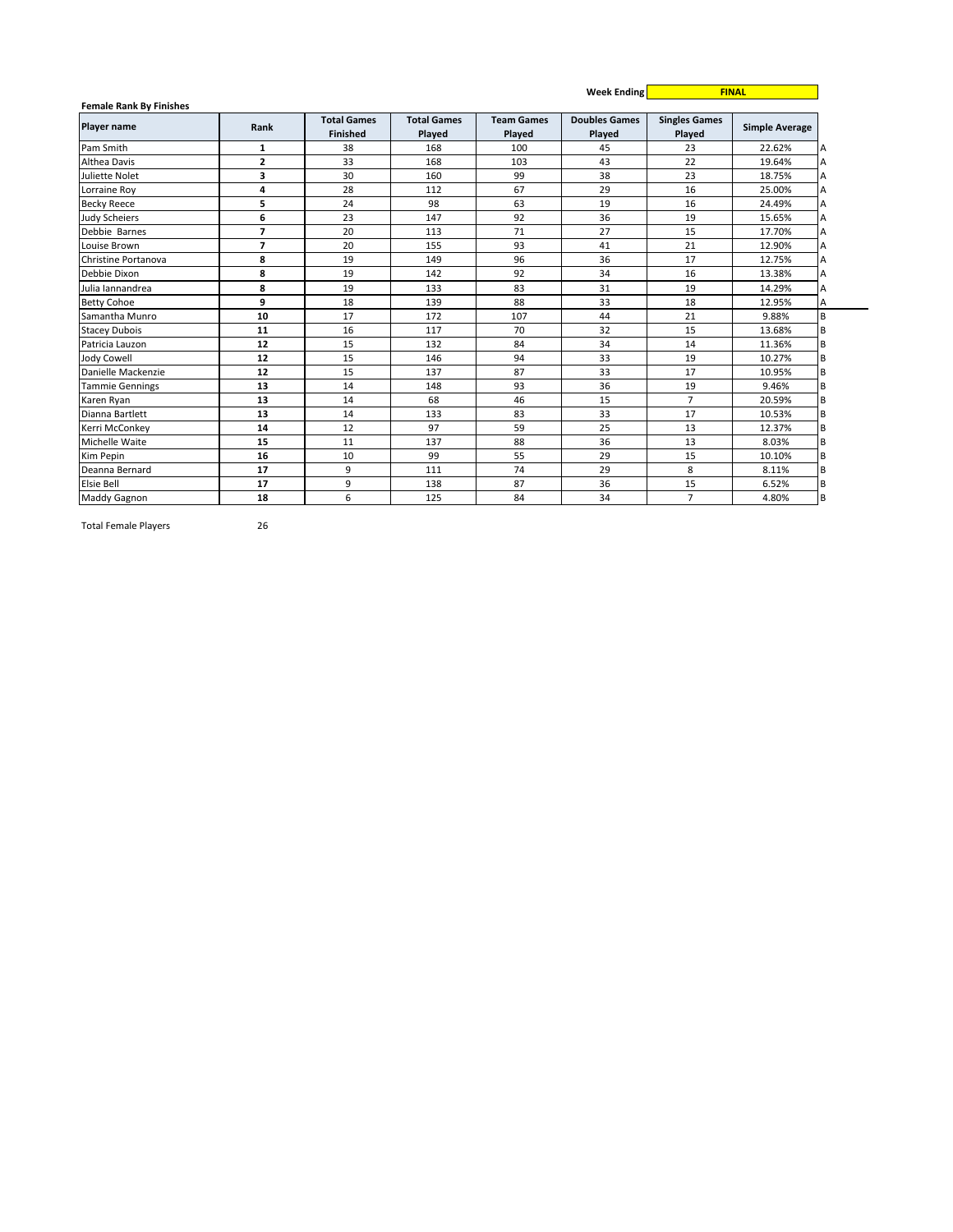# **WDODL - Tournaments - 2016-2017 Season**

| <b>EVENT</b>                                                           | 1st Place:                                                                                                                                       | 2nd Place:                                                                                                                                          | 3rd Place:                                                                                                                                                                       | Notes:                                                                                                                                                                                                                                                                                          |  |
|------------------------------------------------------------------------|--------------------------------------------------------------------------------------------------------------------------------------------------|-----------------------------------------------------------------------------------------------------------------------------------------------------|----------------------------------------------------------------------------------------------------------------------------------------------------------------------------------|-------------------------------------------------------------------------------------------------------------------------------------------------------------------------------------------------------------------------------------------------------------------------------------------------|--|
|                                                                        | Br.4 Tard &<br><b>Feathered</b>                                                                                                                  | <b>Rex Rangers</b>                                                                                                                                  | Trappers Dawg Pound                                                                                                                                                              | * Incredible support by league<br>members for non perishable food                                                                                                                                                                                                                               |  |
| Memorial<br>Tournament.<br>Date: November 10th,<br>2016                | Karen Ryan<br><b>Stewart Shea</b><br>Kim Pepin<br>Ken Dixon*<br>• Gary Dixon*                                                                    | • Aaron Bell<br>• Gerome<br><b>Bradowski</b><br>• Stacey Dubois<br>Mike Parker<br>• Pam Smith<br><b>Matt Stortz</b><br>• Greg Terry                 | <b>Ben Barnes</b><br>$\bullet$<br>Gibby Gibson<br>$\bullet$<br>Greg Bishop<br>٠<br>Debbie Barnes<br>Judy Scheiers<br>$\bullet$<br>Donal MacKinnon<br>Deanna Bernard<br>$\bullet$ | and monetary donations to The<br>Salvation Army - Welland.<br>Round robin format - all teams,<br>single division.<br>* 2 x 501 total points for final<br>standings.<br>* Was a 3-Way Tie at end<br>* 1 x 501 Game played off for final<br>standings.<br>Tournament finished at 10.45pm          |  |
|                                                                        | 1st Place:                                                                                                                                       | 2nd Place:                                                                                                                                          | 3rd Place:                                                                                                                                                                       | Notes:                                                                                                                                                                                                                                                                                          |  |
| <b>SweetHeart</b><br><b>Tournament.</b><br>Date: February 9th,<br>2017 | • Gibby Gibson<br><b>Judy Scheiers</b>                                                                                                           | • David lannadrea<br>Julia lannadrea                                                                                                                | • Aaron Bell<br>• Pam Smith                                                                                                                                                      | * 4 sections with top 2 advancing to<br>single knock-out bracketing for<br>finals.<br>* 2 x 501 game per round<br>Single Game for 1st / 2nd<br>Single Game for 3rd<br>Special mention and thanks to<br>Stuart Shea and Jeff Cook who<br>played in sectionals.<br>Tournament finished at 11:05pm |  |
|                                                                        | 1st Place:                                                                                                                                       | 2nd Place:                                                                                                                                          | 3rd Place:                                                                                                                                                                       | Notes:                                                                                                                                                                                                                                                                                          |  |
|                                                                        | <b>Rex Rangers</b>                                                                                                                               | Br.4 Tard &<br><b>Feathered</b>                                                                                                                     | <b>Trappers Browns</b>                                                                                                                                                           |                                                                                                                                                                                                                                                                                                 |  |
| A-Div - Team Playoff.<br>Date: April 27, 2017                          | • Aaron Bell<br>• Gerome<br><b>Bradowski</b><br><b>Stacey Dubois</b><br>Mike Parker<br>Pam Smith<br>٠<br><b>Matt Stortz</b><br><b>Greg Terry</b> | • Karen Ryan<br>• Stewart Shea<br>Kim Pepin<br><b>Bill Morgan</b><br><b>Becky Reece</b><br>• Keith Stratton<br>• Al Brown<br>Jeff Cook<br>$\bullet$ | • Kris Schaeffer<br>Jeff Stortz<br>$\bullet$<br>• Michelle Waite<br>• Danielle<br>Mackenzie<br>• Joe Lavallee<br>Jody Cowell<br>$\bullet$<br>• Chip Barrow                       | "A" 5-team round robin<br>2 x 501 total points for positioning<br>Double-knockout bracketing for<br>finals<br>Round robin finished at 10:25pm<br>Single Game for 1st / 2nd<br>Single Game for 3rd<br>A-Finals finished at 11:15pm                                                               |  |
|                                                                        | 1st Place:                                                                                                                                       | 2nd Place:                                                                                                                                          | 3rd Place:                                                                                                                                                                       | Notes:                                                                                                                                                                                                                                                                                          |  |
|                                                                        | Br. 4 Rogues                                                                                                                                     | <b>Br. 4 Targets</b>                                                                                                                                | <b>Rex Senators</b>                                                                                                                                                              |                                                                                                                                                                                                                                                                                                 |  |
| <b>B-Div - Team Playoff.</b><br>Date: April 27, 2017                   | Willie Muirhead<br>Maddy Gagnon<br>Juliette Nolet<br>Bob Lamontagne<br>Julia lannandrea<br>David lannandrea                                      | Elsie Bell<br>• Ken Dixon<br>Debbie Dixon<br>• Gary Dixon<br>• Kerri McConkey<br>Keith McConkey<br>Jeff Varley<br>• Tim Hames                       | Don Portanova<br>$\bullet$<br>Gary DiMarco<br>٠<br><b>Betty Cohoe</b><br>• Louise Brown<br>Ray Brown<br>• Christine<br>Portanova                                                 | * "B" 4-team round robin<br>2 x 501 total points for positioning<br>Double-knockout bracketing for<br>finals<br>Round robin finished at 10:05pm<br>Single Game for 1st / 2nd<br>Single Game for 3rd<br>B-Finals finished at 10:50pm                                                             |  |
| High / Low                                                             | 1st Place:                                                                                                                                       | 2nd Place:                                                                                                                                          | 3rd Place:                                                                                                                                                                       | Notes:                                                                                                                                                                                                                                                                                          |  |
| Tournament.<br>Date: May 4, 2017                                       | Donal Mackinnon<br>Deanna Bernard                                                                                                                | • Greg Bishop<br>• Dianna Bartlett                                                                                                                  | • Stuart Shea<br>• Ron Bartlett                                                                                                                                                  | $2$ sections. 1 x 501<br>"A" 9-team / "B" 8-team.<br>Top 4 from round robin for<br>standings/positioning.<br>Each section advanced to cross-<br>over, single knockout bracketing.<br>* "A" (9) round robin finished at<br>10:25pm                                                               |  |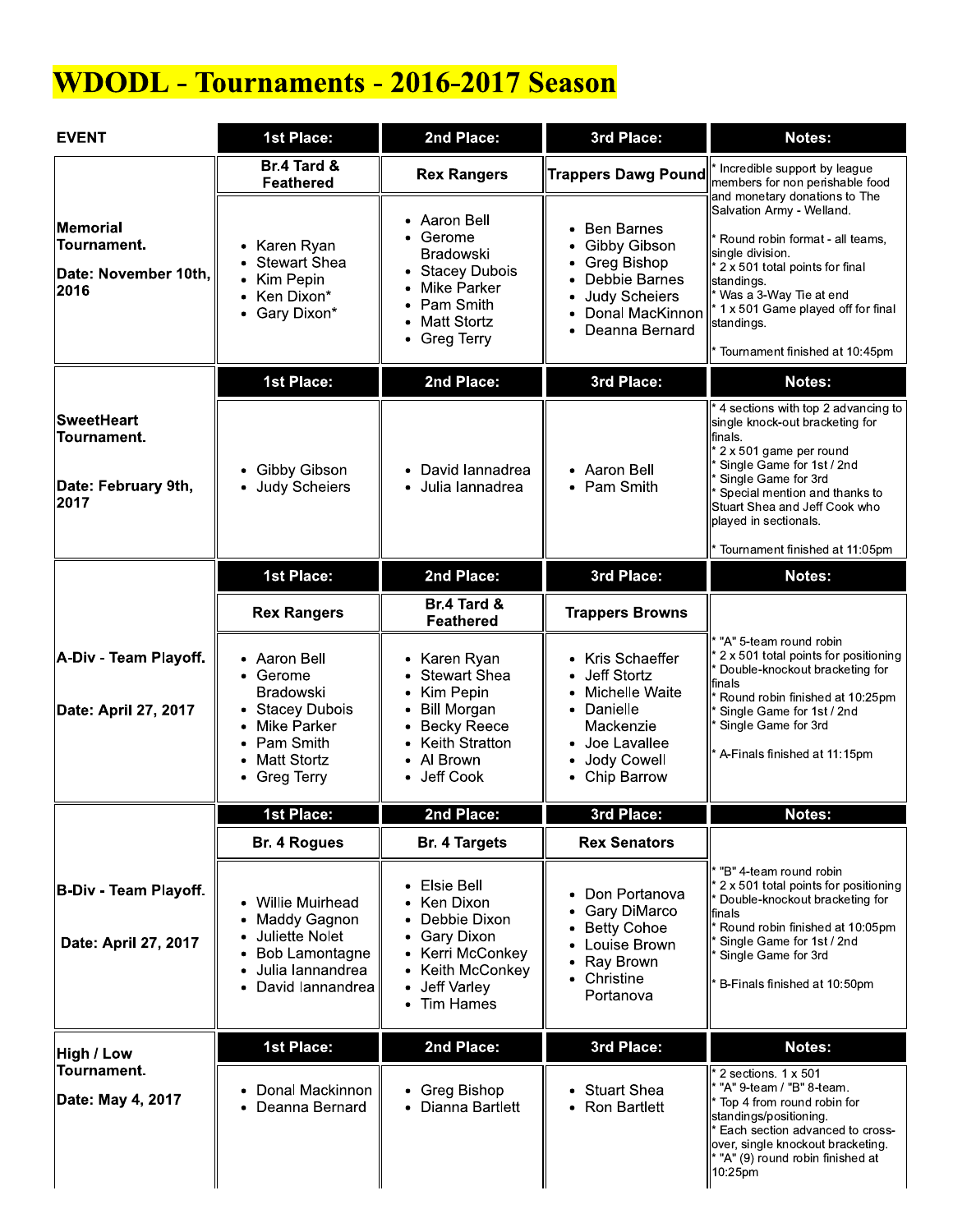|                                                                |                                    |                                                |                                                      | ll* "B" (8) round robin finished at<br>10:05pm                                                                                                                                                                                                 |
|----------------------------------------------------------------|------------------------------------|------------------------------------------------|------------------------------------------------------|------------------------------------------------------------------------------------------------------------------------------------------------------------------------------------------------------------------------------------------------|
|                                                                |                                    |                                                |                                                      | * 2 out of 3 for 1st / 2nd<br>Single Game for 3rd                                                                                                                                                                                              |
|                                                                |                                    |                                                |                                                      | Finals finished at 11:25pm                                                                                                                                                                                                                     |
|                                                                | <b>1st Place:</b>                  | 2nd Place:                                     | 3rd Place:                                           | Notes:                                                                                                                                                                                                                                         |
| <b>A-Women Singles</b><br>Tournament.<br>Date: May 11, 2017    | • Juliette Nolet                   | • Debbie Barnes                                | • Pam Smith                                          | $\parallel$ * 1 x 5 Player Section<br>* 2 x 501 total points for positioning<br>* Top 4 from round robin to seeded<br>double knockout bracketing<br>Round robin finished at 10:45pm                                                            |
|                                                                |                                    |                                                |                                                      | Finals finished at 11:40pm                                                                                                                                                                                                                     |
|                                                                | <b>1st Place:</b>                  | 2nd Place:                                     | 3rd Place:                                           | Notes:                                                                                                                                                                                                                                         |
| <b>B-Women Singles</b><br>Tournament.<br>Date: May 11, 2017    | <b>Stacey Dubois</b>               | • Kerri McConkey                               | • Karen Ryan                                         | * 1 x 7 Player Section<br>$*$ 1 x 501 total points for positioning<br>* Top 4 from round robin to seeded<br>double knockout bracketing                                                                                                         |
|                                                                |                                    |                                                |                                                      | Round robin finished at 10:25pm<br>Finals finished at 11:25pm                                                                                                                                                                                  |
|                                                                | <b>1st Place:</b>                  | 2nd Place:                                     | 3rd Place:                                           | <b>Notes:</b>                                                                                                                                                                                                                                  |
| A-Men Singles<br>Tournament.                                   | <b>Matt Stortz</b>                 | • Ben Barnes                                   | Don Portanova<br>$\bullet$                           | <sup>1</sup> 1 x 9 Player Section<br>$*$ 1 x 501 total points for positioning<br>* Top 8 from round robin to seeded<br>knockout bracketing<br>* 2 out of 3 for 1st / 2nd                                                                       |
| Date: May 11, 2017                                             |                                    |                                                |                                                      | Single Game for 3rd<br>Round robin finished at 9:55pm<br>Finals finished at 10:40pm                                                                                                                                                            |
|                                                                | <b>1st Place:</b>                  | 2nd Place:                                     | 3rd Place:                                           | <b>Notes:</b>                                                                                                                                                                                                                                  |
| <b>B-Men Singles</b><br>Tournament.<br>Date: May 11, 2017      | • Ken Dixon                        | • Shane<br>MacGillivray                        | Doug Zack                                            | $\parallel$ * 1 x 5 Player Section<br>* 2 x 501 total points for positioning<br>* Top 4 from round robin to seeded<br>double knockout bracketing                                                                                               |
|                                                                |                                    |                                                |                                                      | Round robin finished at 10:10pm<br>Finals finished at 10:55pm                                                                                                                                                                                  |
|                                                                | <b>1st Place:</b>                  | 2nd Place:                                     | 3rd Place:                                           | Notes:                                                                                                                                                                                                                                         |
| Jimmy Russell Team<br>Select Tournament.<br>Date: May 18, 2017 | Greg Bishop<br><b>Ron Bartlett</b> | • Stuart Shea<br>Debbie Barnes<br>• Karen Ryan | • Donal MacKinnon<br>Juliette Nolet<br>• Jody Cowell | <sup>1</sup> 1 x 8 Team Section<br>7 teams of 3, 1 team of 2<br>$*$ 1 x 501 total points for positioning<br>All 8 teams to seeded knockout<br>bracketing<br>2 out of 3 for 1st / 2nd<br>Single Game for 3rd<br>Round robin finished at 10:00pm |
|                                                                |                                    |                                                |                                                      | Finals finished at 10:55pm                                                                                                                                                                                                                     |